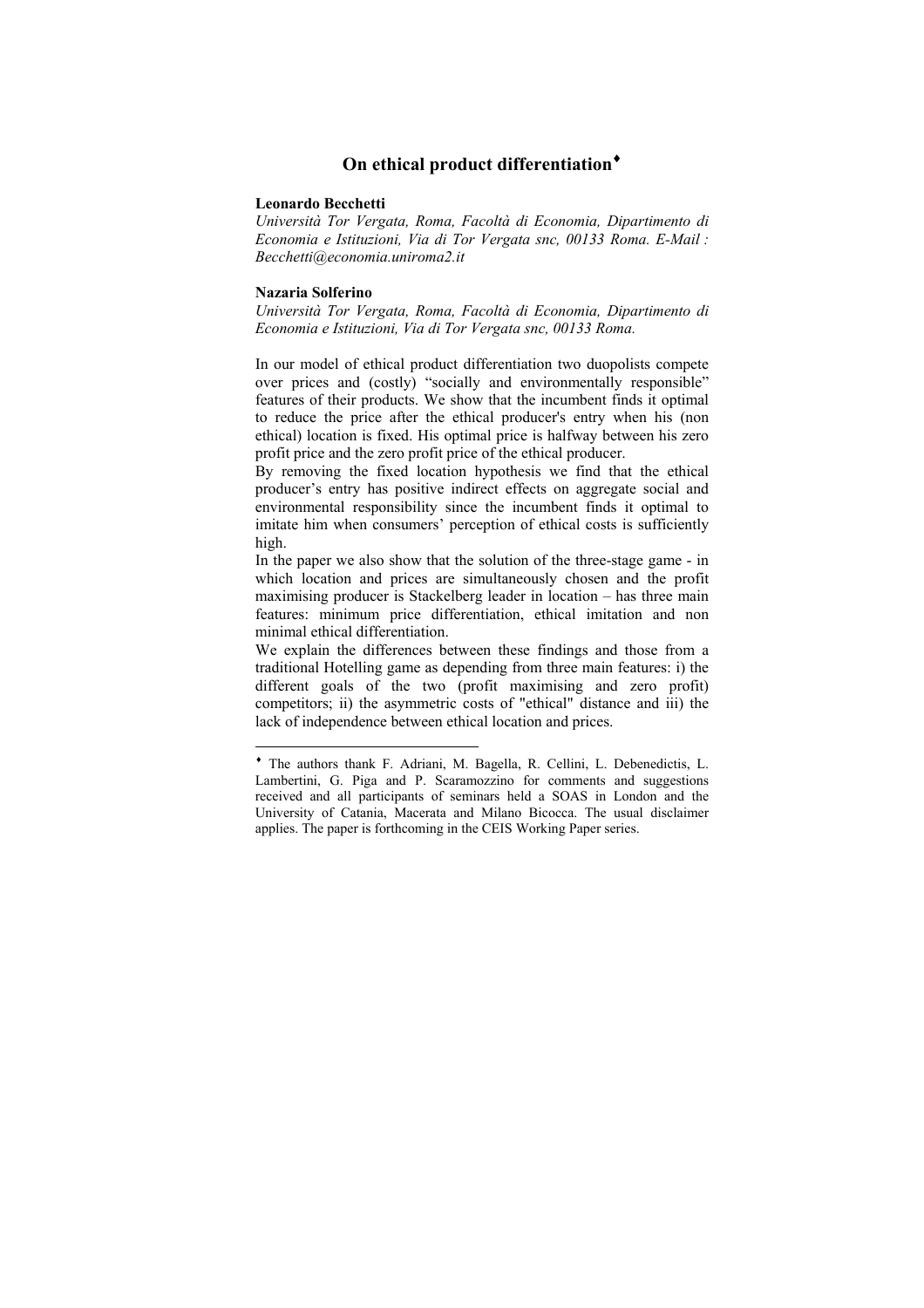*"In recent years we saw many times government and corporations forced to reconsider and change their policies for the bottom up pressure from grassroot movements and civil societies… This is the kind of pressure we need in order to achieve the Millennium Development Goals"1*

*Kofi Annan UN General Secretary* 

### **1. Introduction**

The pathbreaking paper of Hotelling (1929) and the following critique of D'Aspremont-Gabszewich and Thisse (1979) opened a new strand in the industrial economics literature called horizontal product differentiation. Since then many other authors provided additional results in the field (Dasgupta-Maskin, 1986; Economides, 1986). In their papers localisation was usually referred to as physical location.

Nonetheless, marketing textbooks tell us that location competition among firms may occur on many other dimensions different from physical space. One of these dimensions which is becoming increasingly relevant nowaday is social and environmental responsibility.

One of the reasons why this is occurring is that the ongoing process of globalisation and economic integration generated by the integration of electronics and telecommunications has reduced distances among different cultures.<sup>2</sup> This phenomenon has

<sup>&</sup>lt;sup>1</sup> Quote from "La Repubblica" 18 December 2002.

 $2^{2}$  Some interesting (non strictly economic) definitions of globalisation are "death of distance" (Cairncross, 1997) "intensification of social relationships linking distant places in the world so that what happens locally is affected by what happens thousands of chilometers away" Giddens (2000), "intensification of the conscience of the world as a whole" (Robertson, 1992). It is also well known that the process of global integration is not new, was intense at the

<sup>2</sup>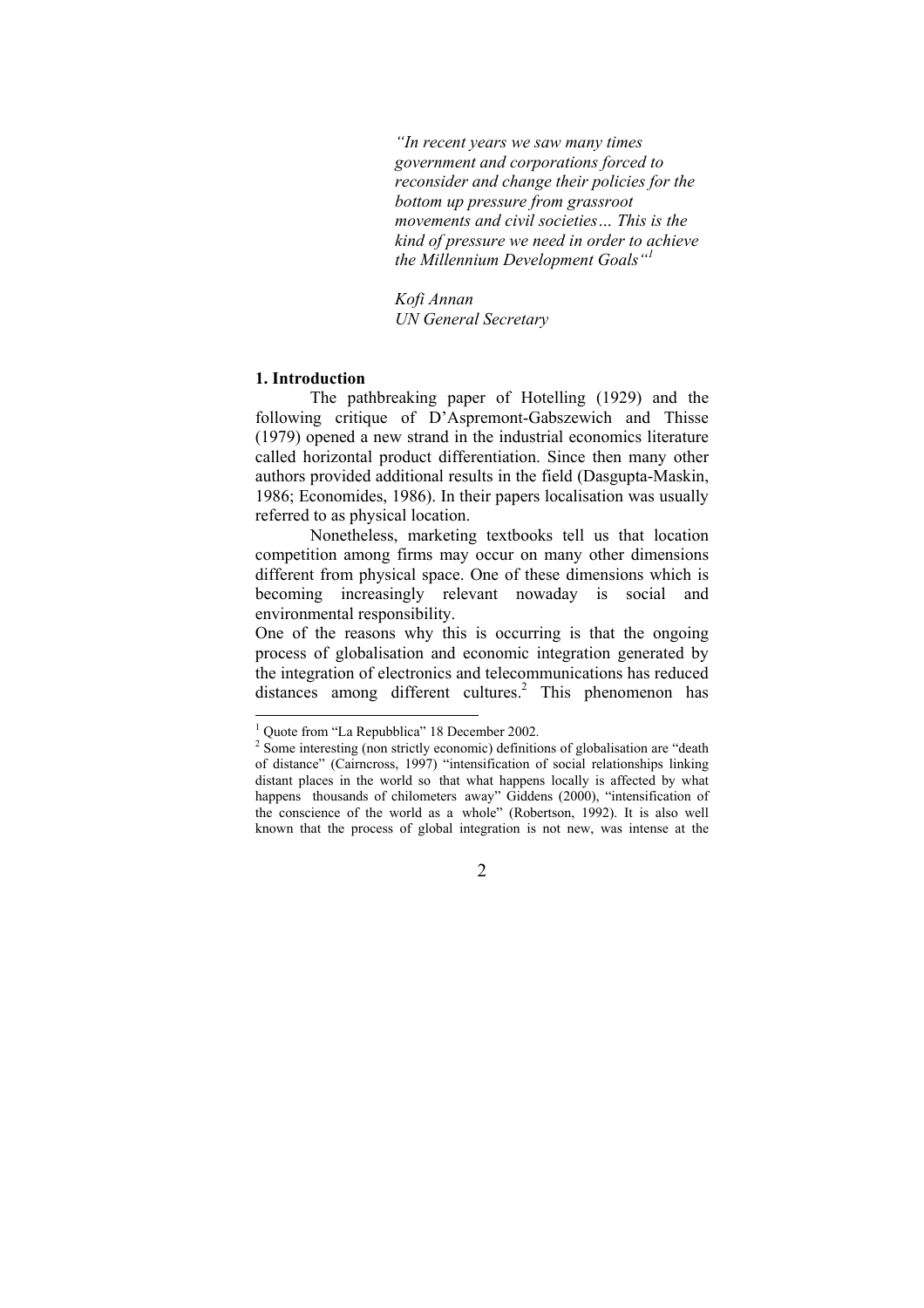increased interdependence among countries and enhanced issues related to the provision of global public goods. As a consequence, the sensitiveness of the public opinion toward ethical issues such as the preservation of the environment and the fight to poverty in less developed countries is getting higher than before.

This increased awareness has generated a series of "grassroot" welfare initiatives which focus on socially responsible (or socially concerned) saving and consumption.

One of the most important is promoted by zero profit importers, distributors and retailers (called *fair traders*) of food and textile products which have been partially or wholly manufactured by poor rural communities in developing countries. To be labelled as such fair trade products need to respect a series of social and environmental criteria.

These criteria, defined by the Fair Trade Federation (FTF), are: i) paying a fair wage in the local context; ii) offering employees opportunities for advancement (including investment in local public goods); iii) providing equal employment opportunities for all people, particularly the most disadvantaged; iv) engaging in environmentally sustainable practices; v) being open to public accountability; vi) building long-term trade relationships; vii) providing healthy and safe working conditions within the local context; viii) providing technical and financial assistance (price stabilisation insurance services and prefinancing arrangements which reduce financial constraints) to producers whenever possible.

Adriani-Becchetti (2002) have recently shown how most of these criteria may be seen as bottom-up solutions to specific market failures. The fair wage/price criterion states that, in the price paid to producers in the South, a much higher share of the value of the product must be transferred to them than what usually happens in the traditional trade channels. If we assume, as it often is, that raw

 $\overline{a}$ 

beginning of the 20th century, experienced a sudden inversion between the two world wars and had a sudden acceleration in the last thirty years (**Debenedictis-Helg, 2002**).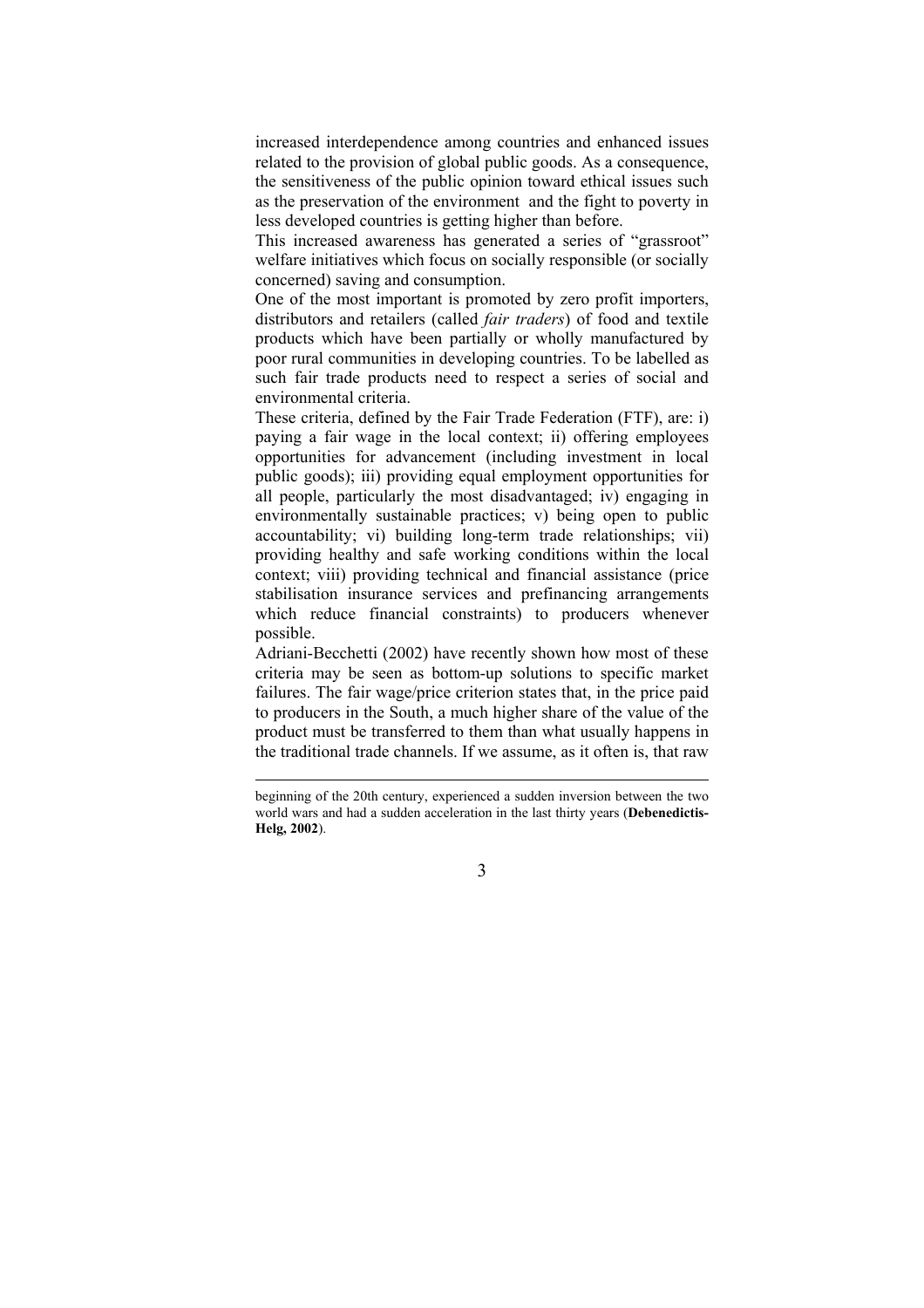or intermediate material producers in the South are in a monopsonistic market, the fair trade price may be ideally viewed as the market price which would prevail if the two counterparts would have equal bargaining power and may therefore be considered as a non governmental minimum wage provided by private citizens in developed countries.<sup>3</sup> Adriani-Becchetti (2002) also show that using prices as a policy instrument to transfer resources to the South cannot be considered as a market distortion. It is instead a market creation since fair traders open in the North a new market in which "contingent ethical" products (combining physical products and values) are sold.4

Fair trade is just a small part of the market for socially responsible consumption (and savings) which is considerably growing. Fair trade products (one of the most known socially responsible initiatives) are beginning to achieve non negligible market shares. They captured around 2.5% of the tea market in Germany, 2.7% of the coffee market in the Netherlands and about 15% of the banana market in Switzerland in the year 2000. The existence of positive market shares for these products whose price is often higher than that of traditional products is a revealed preference argument for the relevance of ethically concerned

 $\overline{a}$ 

<sup>&</sup>lt;sup>3</sup>Minimum wage under perfect competition may have perverse welfare effects reducing labour demand and increasing unemployment (Basu, 2000). This is obviously not the case in a monopsonistic labour market when the wage rises from its equilibrium level to the perfect competition level. Recent empirical papers confirm that, when workers are unskilled and easily replaceable, labor markets tend to be monopsonistic or oligopsonistic. Card and Krueger (2000) find that minimum wage introduction has positive impact on output and employment in the fast-food market in New Jersey and Pennsylvania. Ross (2000) interprets this result as being the typical effect of the introduction of a minimum wage measure in a monopsonist labour market.

<sup>&</sup>lt;sup>4</sup> We do not consider explicitly here another indirect but fundamental role of the fair trade. The creation of a pressure group of consumers which advocate, with their behaviour, a change in trade rules such as US and EEC import duties and export subsidies. Under this perspective we may view fair trade as an alternative channel which tries to reduce the negative consequences of those agricultural policies on developing countries.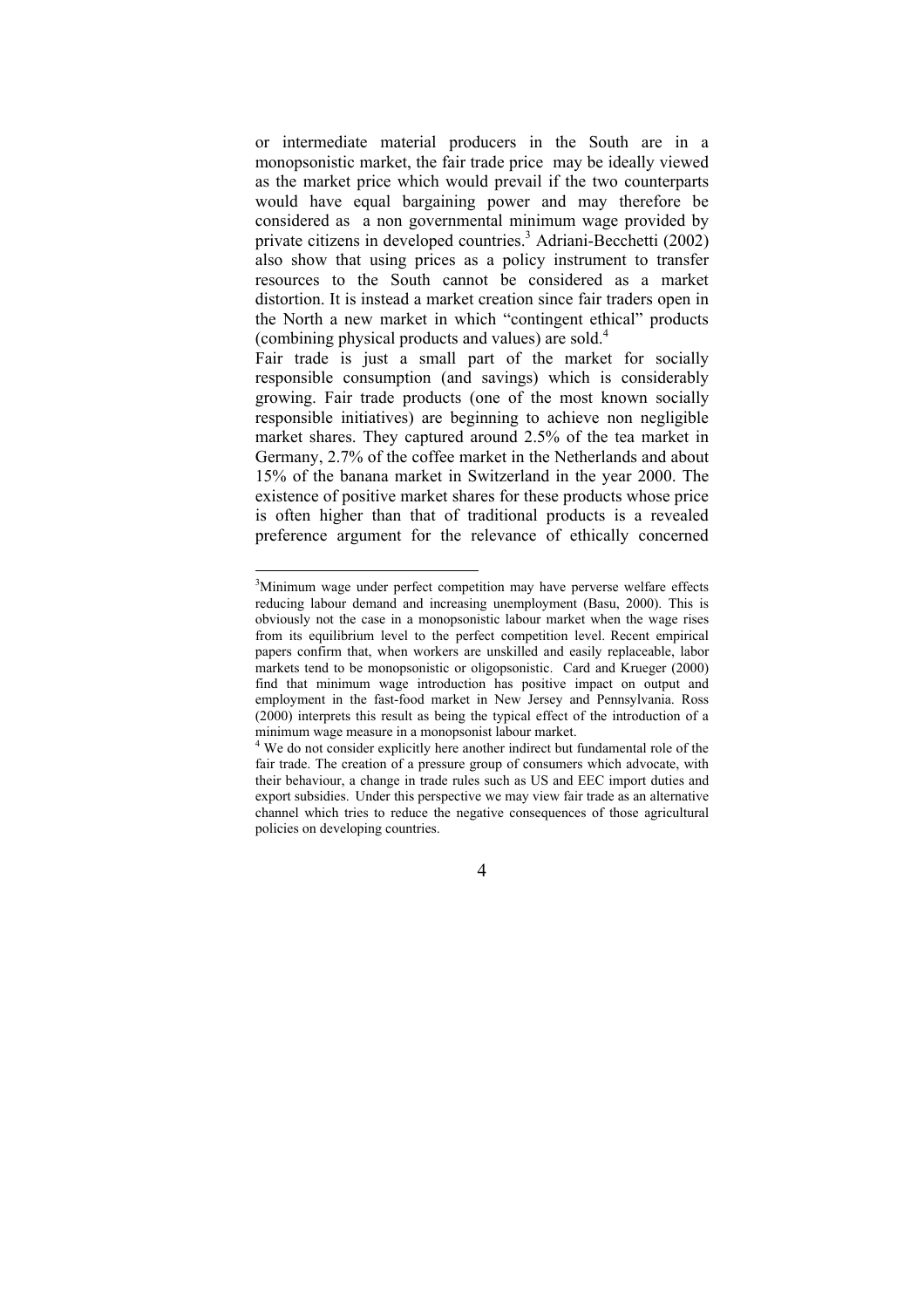consumption and for the existence of ethical or fairness arguments in consumers' utility function.<sup>5</sup>

The diffusion of forms of socially responsible consumption such as fair trade is accompanied by a wide range of imitation strategies enacted by traditional producers. Many more companies are starting advertising not only price and quality but also the ethical features of their products.<sup>6</sup> Social labelling and corporate responsibility is gradually becoming an important competitive feature in real and financial markets.<sup>7</sup>

<sup>&</sup>lt;sup>5</sup> There is a growing interest for socially responsible savings and consumption also in the institutions. In 1999 the United Nations launched the Global Compact, a coalition of large businesses, trade unions and environmental and human rights groups, brought together to share a dialogue on corporate social responsibility. In the same year the European Commission issued a document on Fair Trade (29.11.1999 COM(1999) 619. In its introduction it is stated that *"Fair trade" is an example of development occurring through trading relationships and improved commercial opportunities to bridge the gap between developed and developing countries and to facilitate the better integration of developing countries in the world economy. "Fair trade" initiatives give consumers the opportunity to contribute towards sustainable economic and social development in developing countries through their purchasing preferences.* The Commission provided financial support for research and education on *fair trade* to NGOs within the EU (3,7 millions of Euros in 1998). More recently, in July 2001, the Commission issued a Green Book COM(2001) 366 to promote firm social responsibility in the European framework. Large part of the Green Book deals with fair trade.

<sup>&</sup>lt;sup>6</sup> Corporate perception by consumers (90 percent of respondents) is by far the most selected item (against ethical values of managers, tax incentives and relationship with stakeholders) when a sample of interviewed socially responsible companies is asked about reasons for their socially responsible behaviour in the "2003 Corporate social responsibility monitor". This finding is consistent with our hypothesis that ethical imitation is today a relevant competitive feature in product markets.

 $<sup>7</sup>$  In a recent survey the "2003 Corporate social responsibility monitor" finds that</sup> the amount of consumers looking at social responsibility in their choices jumped from 36 percent in 1999 to 62 percent in 2001 in Europe. In addition, more than one in five consumers reported having either rewarded or punished companies based on their perceived social performance and more than a quarter of share-owning Americans took into account ethical considerations when buying and selling stocks. The Social Investment Forum reports that in the US in 1999, there was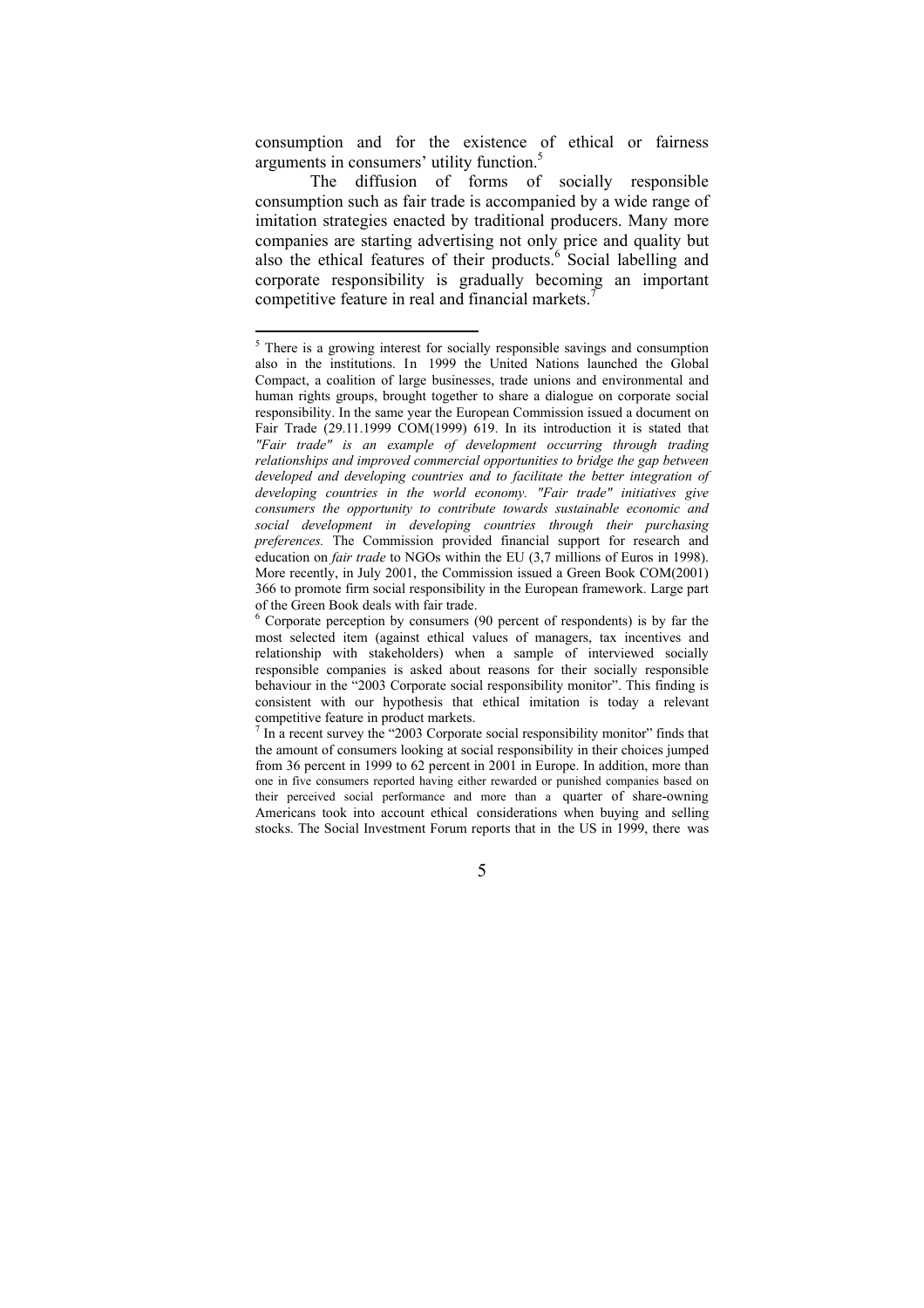The aim of this paper is to provide a theoretical background for this emerging kind of competition. We do so by adopting a horizontal differentiation approach and by reinterpreting the well known Hotelling line segment in terms of ethical instead of geographical space.

The paper is divided into six sections (including introduction and conclusions). In the second section we analyse the fixed location game and show that the entry of an ethically concerned producer leads to a reduction of the price of the monopolist incumbent. Ex post, the optimal price of the latter is halfway between his zero profit price and the zero profit fair trader price. In the third section we remove the assumption of incumbent fixed location. We demonstrate that his optimal behaviour does not change when his marginal costs of ethical imitation are lower than consumers marginal costs of ethical distance. This maximum (ethical) differentiation result is crucially affected by three differences between the traditional Hotelling game and the ethical differentiation game: i) the presence of a zero profit entrant; ii) the asymmetry in costs of ethical distance; iii) the lack of independence between ethical location and prices under the reasonable assumption that there are no "free lunches" in ethical responsibility.

In the fourth section we analyse the simultaneous price-ethical location choice of the incumbent. This choice leads to maximum ethical differentiation (and therefore coincides with the equilibrium of the fixed location game) if (consumers) marginal costs of ethical distance are smaller than (incumbent) marginal costs of ethical mimicking. When the opposite occurs, we obtain a nice result of minimum price differentiation together with ethical imitation.

In the fifth section we devise a three-stage game in which the profit maximising producer is Stackelberg leader in location by choosing it in the first stage. The ethical entrant chooses location

 $\overline{a}$ 

more than \$2 trillion worth of assets invested in portfolios that used screens linked to the environment and social responsibility.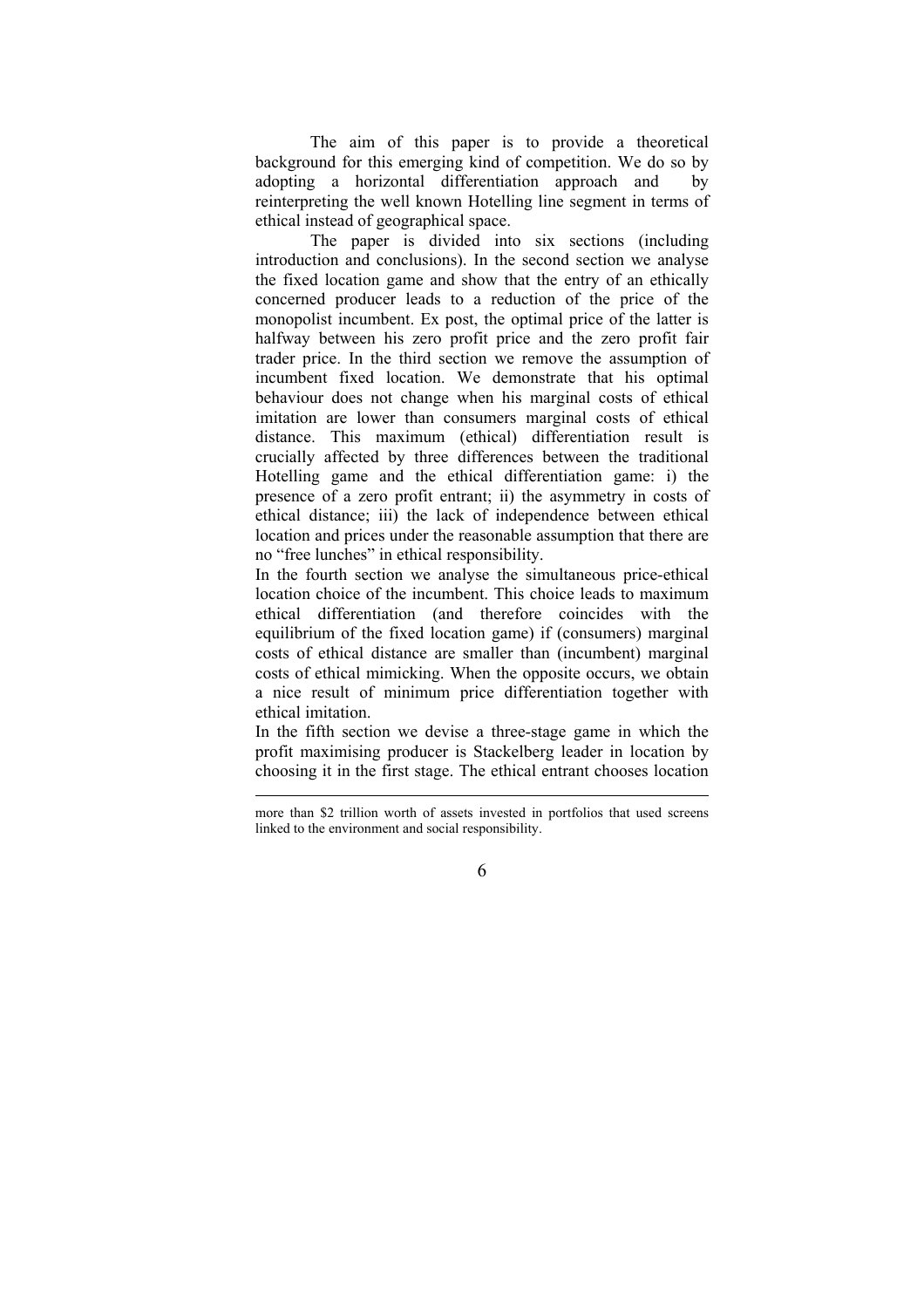in the second stage by maximising transfers to the South, while the profit maximising producer chooses prices in the last stage of the game**.** 

We solve the game by backward induction and find that the equilibrium behaviour of the profit maximising producer has three features: i) minimum price differentiation; ii) ethical imitation; iii) non minimal ethical differentiation. Differently from the previous case this result does not depend from the relationship between costs of ethical imitation and costs of ethical distance. The reason is that Stackelberg leadership in location creates an additional incentive to ethical imitation since the profit maximising producer anticipates that his ethical position will positively affect ethical stance and prices of the FT and will therefore allow him to raise prices as well.

This last result changes in the game in which the FT becomes Stackelberg leader. In this case ethical imitation depends again from the relationship between costs of ethical distance and costs of ethical imitation. Furthermore, the FT strategically chooses his location conditional to the expected imitating/non imitating behaviour of the profit maxising producer. If he anticipates that the PMP is not going to imitate him he will reduce his ethical position not to loose too much market share because of the PMP stronger price competition.

## **2.1 The model**

Most of the hypotheses in the model which follows are standard assumptions in the horizontal differentiation literature. Some of them are original and are given by the specific nature of ethical competition.

We consider the existence of a monopolist not concerned with ethical issues selling a good to consumers with inelastic, unit demands uniformly distributed across the line segment [0,1]. The monopolist activity consists of transforming raw materials received from unskilled producers in the South paid with a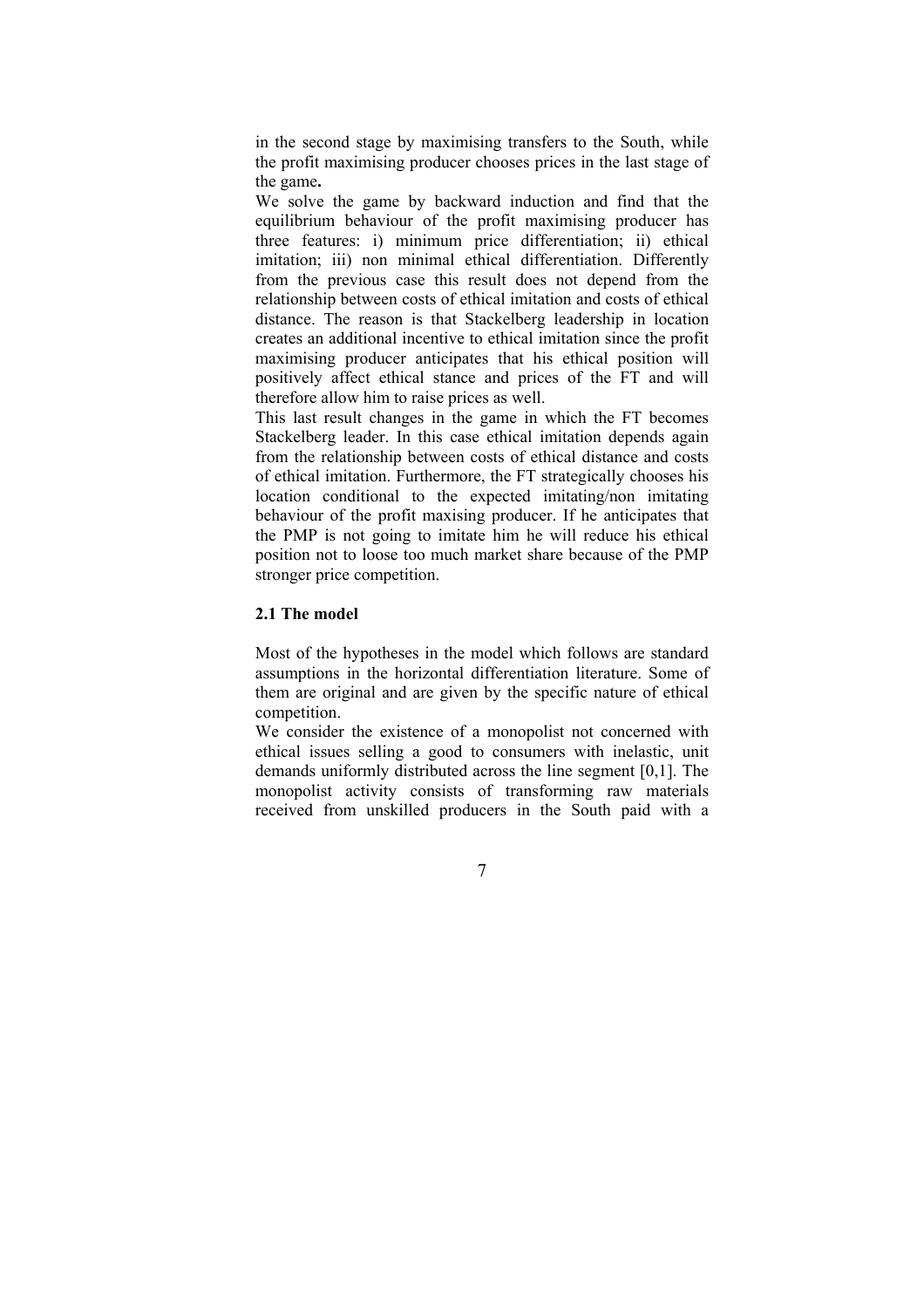monopsony wage (w). The final product is sold to consumers in the North. The monopolist also pays a duty (d), has operating costs (g) proportional to the wage paid and finally maximizes profits by fixing a price  $P_A$  for his product. In this first version of the model we assume, for simplicity, and without lack of generality, that the incumbent is set at the extreme of the ethical segment (or that he takes a position  $a=0$ ).

In this first simple version of the model a "socially responsible" producer enters the market and places himself at the right end of the line segment (taking a position b=1). This producer, exactly as the fair traders described in the introduction (this is the reason why we call him also FT), is zero profit and his goal is to maximise transfers to raw material producers in the South to raise their wage from monopsony to competitive levels $\delta$  and to transfer resources which can be invested in local public goods to improve future market opportunities for these producers.<sup>9</sup>

After FT's entry consumers may choose between two products which differ in prices and ethical features.

The difference with respect to the traditional horizontal differentiation models is that a different position in the interval for consumers does not imply differences in physical distance but in the psychological perception of the ethical value of the good.<sup>10</sup>

<sup>10</sup> In this model we abstract from considerations of asymmetric information and divergences between consumers' and sellers' perception of the ethical value of

<sup>&</sup>lt;sup>8</sup> We take the fair trader as an example of socially responsible producer and identify social responsibility in the resources transferred to producers in the South. Our model may be generalised and applied also to biological producers by assuming that the adoption of environmentally responsible production processes increases costs exactly as in our fair trader's example

 $9$  The diffusion of producers which create private and social value without being profit maximisers is confirmed by the fact that fair trade producers exist and are growing. In the year 2000 there were 97 fair trade importers from 18 countries and 2740 no profit retailers of fair trade products only in Europe according to the Fair Trade Association. In 2000, in the U.S. and Canada, 600 outlets wholesaled Fair Trade products, while at least 2575 offered retail. In 2001, at least 7000 provided retail.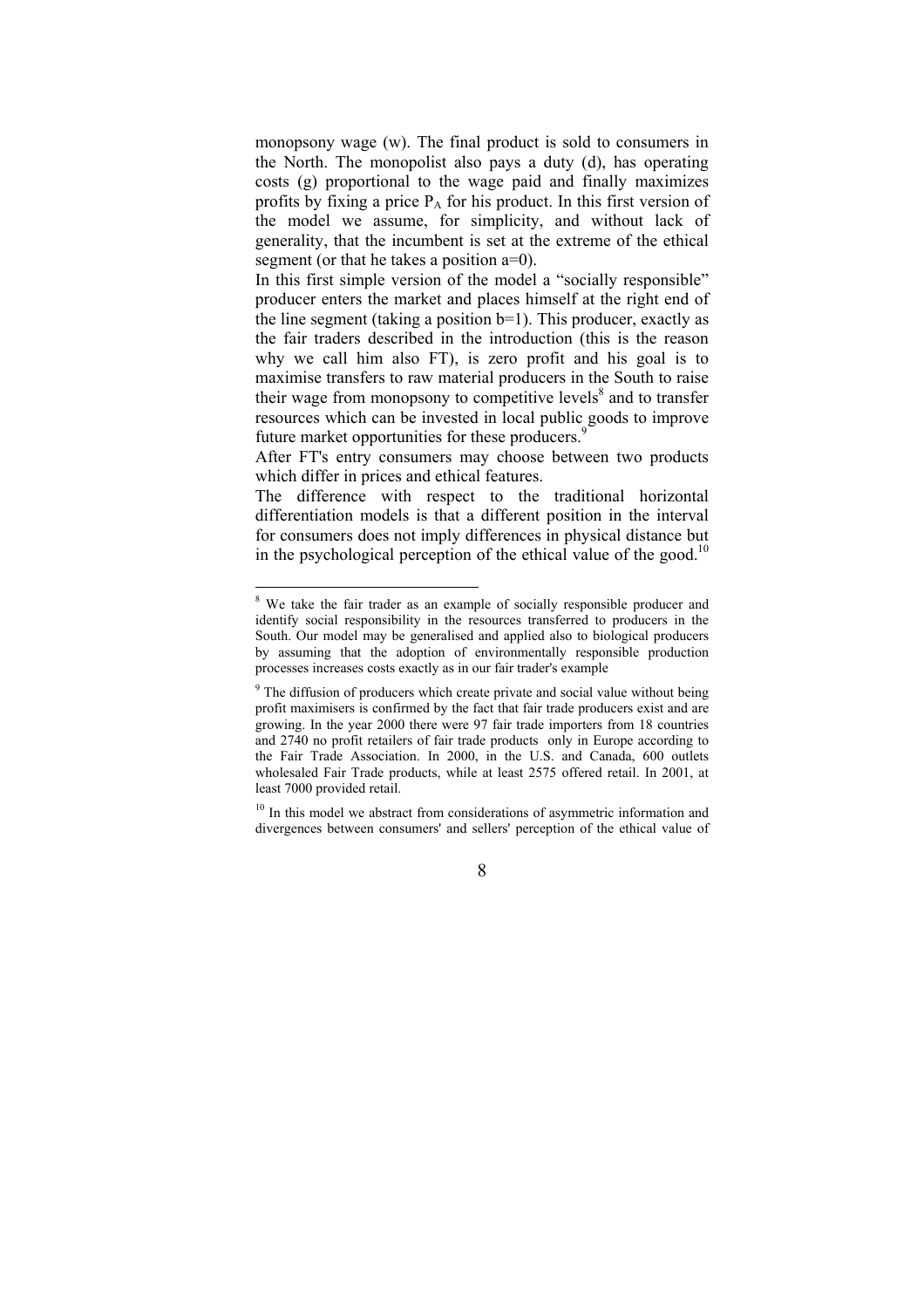The consideration of ethical instead of physical distance makes a difference in at least two ways. First, consistently with our concept of ethical distance, the cost of moving along the line segment is positive only for those going from a more ethical to a less ethical point (Figure 1). As a consequence, by considering the extreme right of the segment as the most ethical position, consumers move without costs to the right, while they incur in costs proportional to the "ethical" distance anytime they move to the left. $1$ 

We assume that consumers utilities are decreasing in product price and also in the distance between consumer's ethical stance and the ethical value incorporated in the purchased product.<sup>12</sup> The psychological cost of buying a product which is below one's own ethical standards is t times the ethical distance so that consumer's welfare is

Wc=Rp-Pi-t(x-a) if x-a $\geq 0^{13}$ 

 $\overline{a}$ 

<sup>13</sup> The way we design consumers preferences is consistent with empirical evidence and consumers surveys in which values are shown to be a determinant

the good by assuming that they coincide. To reduce distance from reality it may be interesting in an extension of this model, to analyse market equilibria under asymmetric information and considering the role of ethical labelling.

 $11$ <sup>The</sup> rationale for these assumptions is that moving to the left implies choosing a product below one's own ethical standards (which is psychologically costly), while moving to the right implies choosing a product above one's own ethical standards (and therefore we assume it does not give any psychological cost to the buyer).

 $12$  We do not enter here in the debate on the misrepresentation of altruism. The "self-centered" approach to altruism, on the one side, argues that it is enough to represent it by introducing the utility of other individuals in one's own utility function (Becker, 1974). The relational approach to altruism, replies saying that this is insufficient since altruistic people should be modelled as taking their decisions also on the basis of their impact on the network of relationship in which they are involved (Zamagni, 2002). We just analyse the effects of altruistic preferences on the choice of goods incorporating social values. In this case the two approaches are observationally equivalent since both the selfcentered and the relational altruist would prefer, *coeteris paribus*, a more socially responsible product. Therefore our analysis is compatible with both perspectives.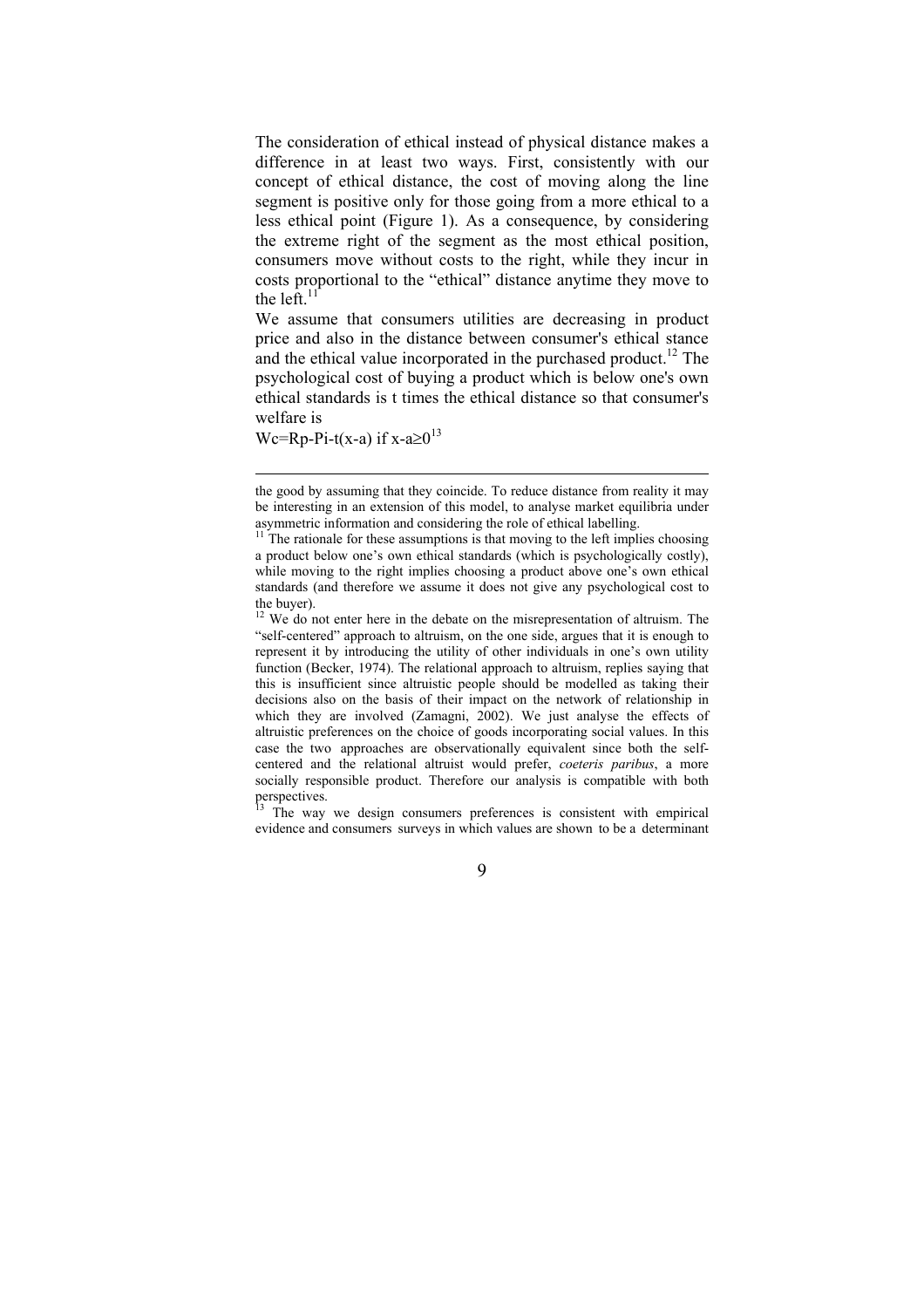or

 $\overline{a}$ 

Wc=Rp-Pi if x-a<0

where (Pi) is the price of product sold by the i-th seller, (Rp) is the common consumers' reservation price and x denotes generic consumer location.

## **2.2 The entry of the ethical producer in the fixed location game**

Consider now in a fixed location game the effects on the incumbent strategy of the entry of an ethically concerned producer which generically takes a position b and fixes a price  $P_B$ for his product. The ethical features of the entrant (exactly as the "fair trader" does) consist of selling his product at zero profit and transferring a "free margin" s (obtained after paying the monopsony wage, the duty and operating costs) to finance investment in public goods and education in the South. The zero profit condition of the entrant is:  $P_B = w(1 + g + d + s)$ 

Since we assumed that ethical responsibility has costs (being related to the transfer s), the position on the segment depends on the amount s transferred to the South.<sup>14</sup> In this first example we

of choices together with prices (see footnote 6 on 2003 Corporate social responsibility monitor). From a theoretical point of view this point has been remarkably analysed, among others, by Sen (1993) showing that people choose also on the basis of their values and, for this reason, they do not always choose what they would strictly prefer on the basis of prices. Lexicographic preferences are ruled out here but may be considered a limit case of our model when costs of ethical distance go to infinity.

<sup>&</sup>lt;sup>4</sup> Consider again that, since environmental responsibility is one of the main features of fair trade products, the reasoning of our model also applies in case we replace the socially responsible (transfer to the South) with the environmentally responsible (adoption of a more environmental product) feature of the ethical entrant. In this case we should assume a trade-off between environmental sustainability and production costs assuming that the producer chooses a technique with an added marginal cost s for any unit sold generated by the adoption of environmentally sustainable practices.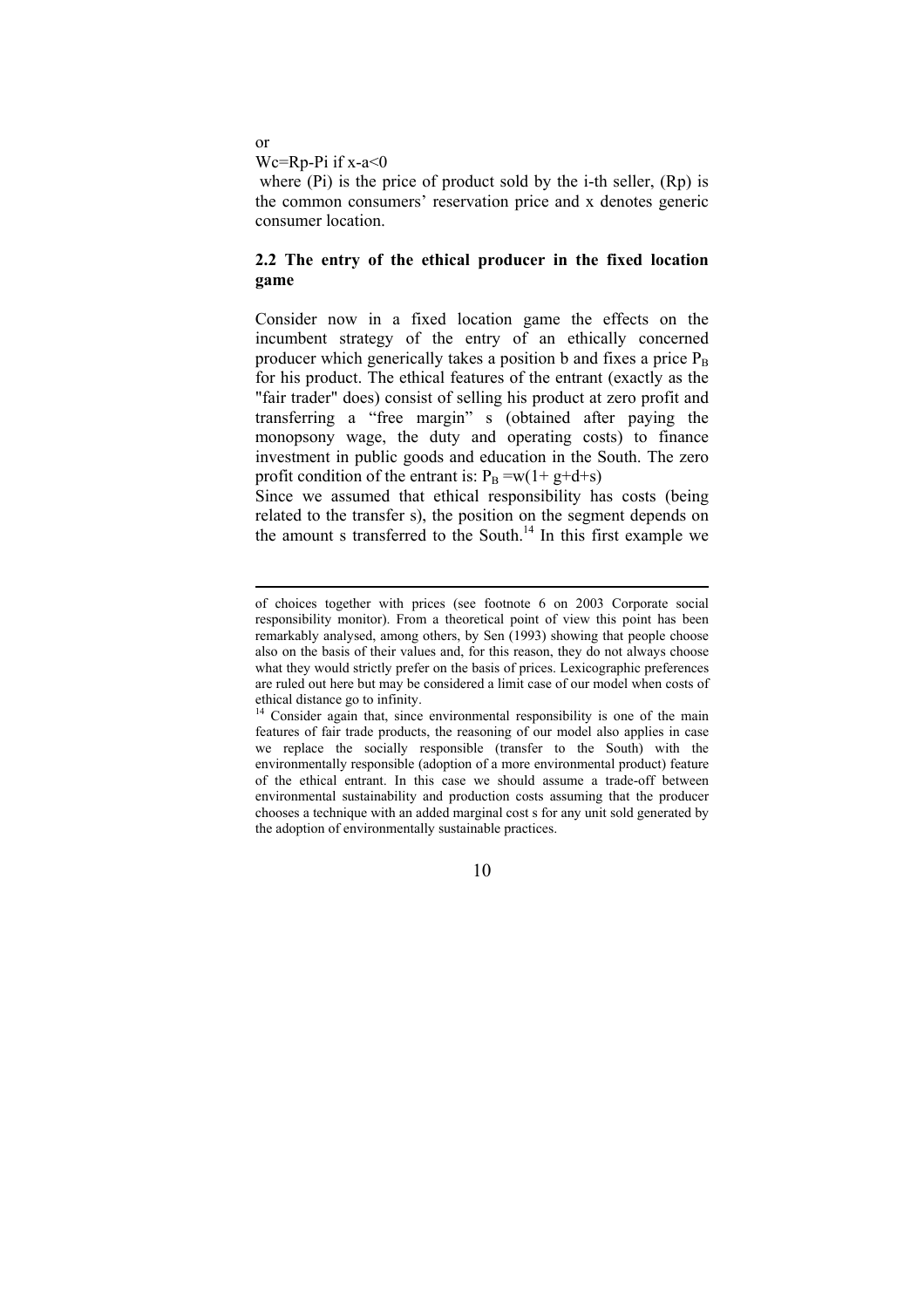assume for simplicity that the location of the fair trader is determined by his ethical concerns and exogenously set at  $b=1$ .

After the FT's entry the consumer's indifference condition is equal to  $-P_A-t(x-a)=P_B$  if  $x-a\ge 0$  and  $-P_A=-P_B$  if  $x-a<0$ . It is therefore clear that the condition for a nonzero market share for the FT is that, for some x,  $t(x-a) > P_B-P_A$ . Since in this first simple example we set a=0, we obtain the following share for the incumbent:  $x^*=(P_B - P_A)/t$ .

The new entry therefore shrinks the incumbent market share the higher the costs of ethical distance (t) perceived by consumers.

*Proposition 1. When the incumbent location is fixed he finds it optimal to reduce his price after the fair trader entry. His optimal price is halfway between his zero profit price and the zero profit fair trader price* 

After the fair trader entry the incumbent maximises:

Max πA=[ PA-w(1+g +d)][( PB – PA)/t+a] (1) (PA)

Solving his first order condition and substituting for the fair trader's zero profit condition we obtain, under  $a=0$ ,  $P_A^*$  $w(1+g+d)+sw/2$ .

The incumbent price is obviously increasing in the duty and in operating costs, but also in the fair trader transfer to the South. To understand the price strategy of the incumbent after the fair trader's entry we observe that his optimal price is halfway between his zero profit price and the zero profit fair trader price. This means that the incumbent divides the distance between these two prices in two halves. One of them is his margin and the other is the extent of the price cut (see fig. 2).  $\blacksquare$ 

The FT's entry determines these effects on prices by introducing a new element of competition. Given that in this fixed location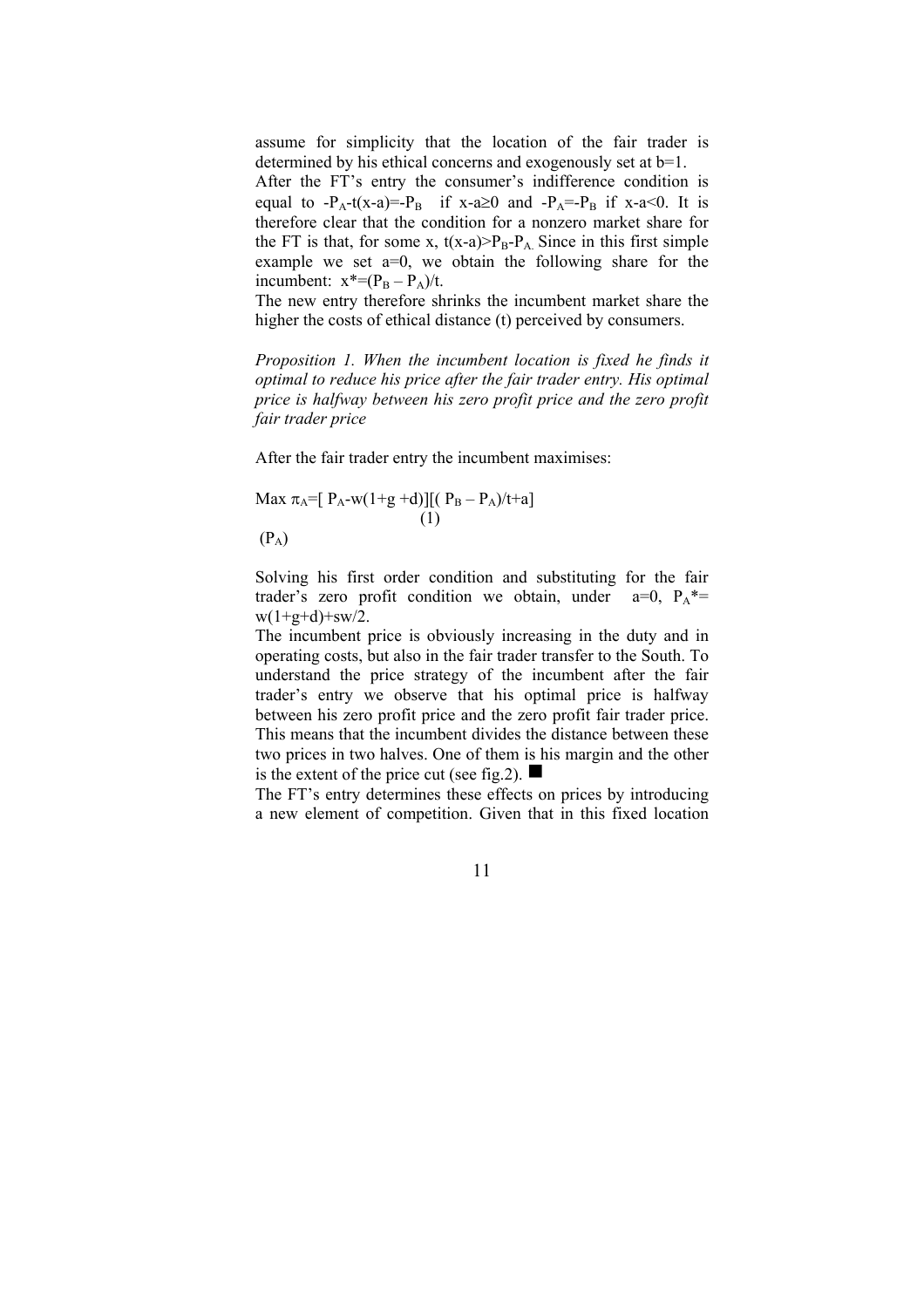game the incumbent cannot react on location he must use prices to compete with the entrant and to defend his market share.

Solving for the incumbent market share we get:  $x^* = sw/2t$  when sw/2t≤1 and  $x^*=1$  when sw/2t≥1.<sup>15</sup> The share is increasing in the fair trader transfer, in the monopsony wage paid to producers in the South and decreasing in the perceived costs of buying below one's own ethical standard.

More specifically, if, without loss of generality, we normalize wage in the South  $(w=1)$  and assume a transfer equal to that wage  $(s=1)$ , we obtain that  $x^*=1/2t$ . This implies that, with consumers' marginal costs of ethical distance equal to one  $(t=1)$ , the incumbent's share shrinks exactly to one half of his previous monopolistic size.<sup>16</sup> It shrinks more if ethical costs are more than proportional to the ethical distance, with  $\lim x^* = 0$ . The

residual share 1-x\* is for the entrant.

 $\overline{a}$ 

## **3.1 Ethical imitation: the indirect effect of the fair trader entry on the incumbent location.**

We now relax the hypothesis that the incumbent is unable to change his location after the fair trader's entry. The first steps of the game are the same as in section 2.1. The incumbent is originally a monopolist located at the extreme left of the line segment (a=0), the entrant places himself at the opposite extreme (b=1). The incumbent reacts by choosing a new price to maximize profits in the duopolistic market. We assume here that, after this move, the incumbent optimally chooses a new location at given prices. The assumption that the location choice comes after the price choice relies on the higher adjustment costs in changing

<sup>&</sup>lt;sup>15</sup> This means that the FT has a nonzero market share only if marginal costs of ethical distance (t) are more than half the marginal costs of transfer to the South (sw).

 $16$  To relate these parameter values to reality consider that fair traders' transfer to producers in the South usually varies from 1 to 3 times the amount of market wages.

<sup>12</sup>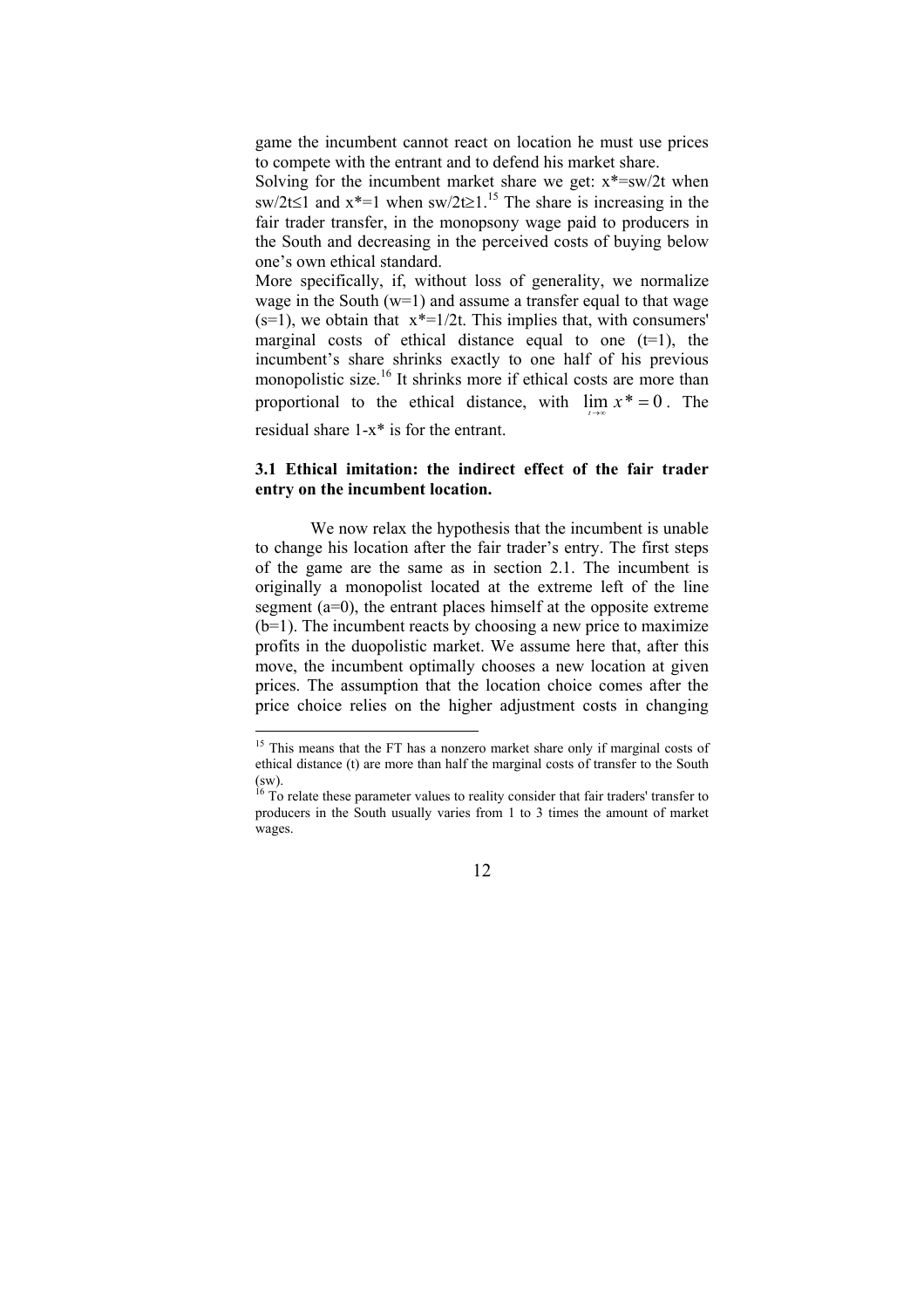ethical location (i.e. moving to a more environmentally compatible production process, organizing a transfer to producers in the South) with respect to varying prices. $17$ 

In principle we could argue that it is possible for the incumbent to move costlessly to the right. In reality, if the move is real and not mimicked, it is hard to find a change toward social and environmental responsibility which does not imply any cost. Therefore we reasonably assume that there are no "free lunches" in ethical responsibility and, in order to move right in the ethical location, the incumbent must transfer a positive sum to producers in the South in the same way as the fair trader does. Since  $a \in [0,1]$ we argue that (as) is the total incumbent transfer, where (s) is the fair trader transfer and (a) the incumbent's locational choice. This parametric choice ensures that, if the incumbent chooses an ethical location identical to that of the fair trader  $(a=b=1)$ , he transfers exactly the same amount to the South.

A second crucial difference between ethical and traditional horizontal differentiation here clearly emerges. Ethical location and price are not two independent variables. This difference adds to the two already mentioned: distance costs apply only in one direction (movements to the right in the ethical segment) and one of the duopolists (the fair trader) does not maximize profits.<sup>18</sup>

 $\overline{a}$ 

 $17$  The assumptions of this game may be seen as more realistic in the case in which the incumbent is conceived as a cartel of incumbents which collude in prices. This may make easier for the incumbent(s) to respond with changes in location than with changes in price. This model is also a useful benchmark to analyse the different behaviour of the incumbent in more realistic games in the rest of the paper

 $18$ <sup>18</sup> The specific nature of the two players in our game, the relationship between the (ethical) space and price variables and the asymmetry in the costs of ethical distance are all features which differentiate our game from the traditional horizontal differentiation game in which equilibria may be found only when price and location are chosen sequentially and not simultaneously (Anderson, 1987; Lambertini, 1997).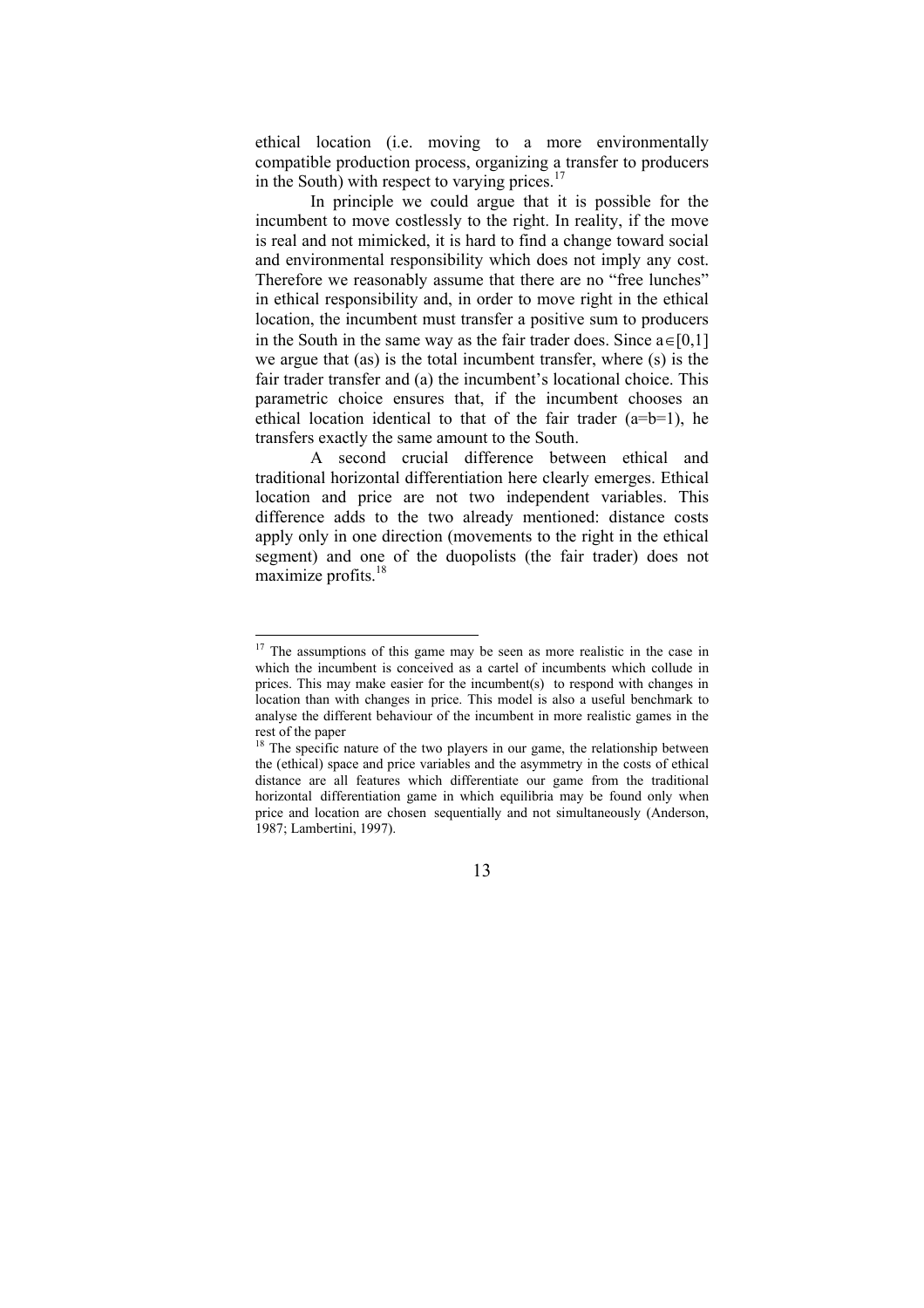*Proposition 2. When the incumbent, after choosing his optimal price strategy, is free to compete in ethical location with the entrant he chooses maximum ethical differentiation (no imitation) unless marginal ethical costs perceived by consumers are higher than incumbent's marginal costs of imitation.* 

Before solving the location problem of the incumbent we intuitively realize that the minimum differentiation principle does not apply to the ethical differentiation game as it is not convenient for the incumbent to move too much to the left. As we explained before, any move on the line segment implies that, for a given location (a), the incumbent must transfer a share (a) of the total transfer (s) to producers in the South.

Since the equilibrium prices in the fixed location game were  $P_A=$  $w(1+g+d)+sw/2$  and  $P_B=w(1+g+d+s)$ , it is clear that the incumbent can, in principle, place himself at  $\frac{1}{2}$  of the line segment. In this case his price  $P_A^*$  would be equal to his costs  $w(1+g+d+s/2)$  leading him to a zero profit condition. Since he is a profit maximiser it is also clear that this is not an optimal choice for him.

He will therefore prefer to move leftward from that point by paying a lower (s) and maintaining all consumers at his left with a price lower than that of the entrant.

More formally, the ethical imitation problem implies the solution of the following maximand Max

$$
\pi_{A} = \int_{a}^{x_{A}^{+}} [P_{A} * -w(1+g+d+as)]dx + \int_{0}^{a} [P_{A} * -w(1+g+d+as)]dx |P_{A} \le P_{B}
$$
\n(2)\n(a)

We immediately see that the condition for the second part of the maximand is always respected (otherwise the market share of the incumbent goes to zero). Therefore the problem reduces to: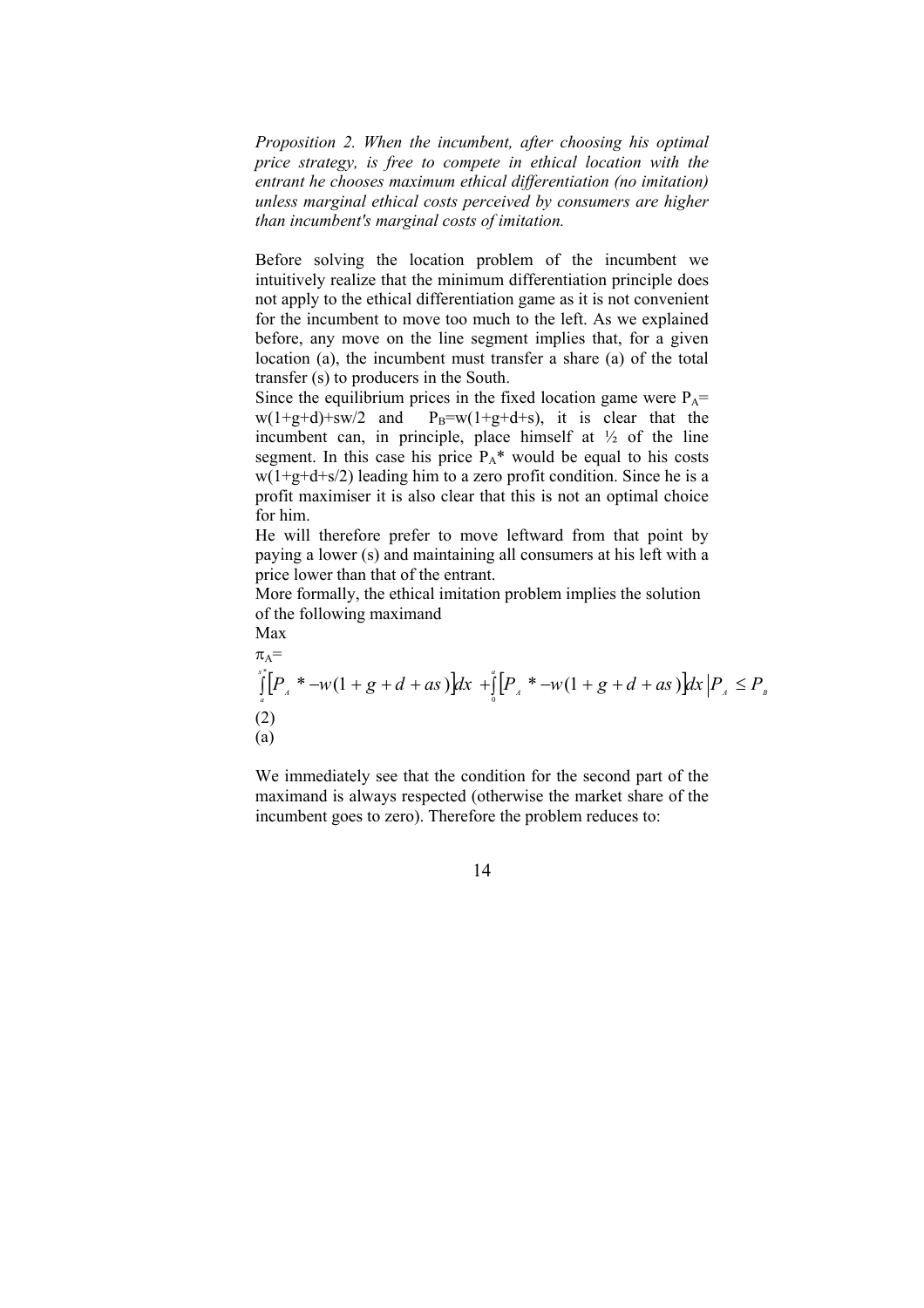$\max \left[ P_A^* - w(1 + g + d + as) \right] x^*$  (2') (a)

which yields a<sup>\*</sup>=1/4-ws/4t with  $\partial$ a/∂t=ws/4t<sup>2</sup>>0.<sup>19</sup>

Considering the convenient parametrisation of  $w=1$  and  $s=1$ , we find that the incumbent does not move at all when consumers marginal costs of ethical distance are lower than his marginal costs of ethical imitation, while he moves to 1/8 of the segment if consumers marginal costs are twice as much his costs of ethical imitation.

The minimum differentiation principle does not apply here because of the different nature of the two competitors (a profit maximizing and a transfer maximizing firm). More specifically, the incumbent by moving right faces a trade-off in which benefits from a larger market share (crucially depending on consumers costs of ethical distance) are offset by higher production costs. When marginal producer costs of imitation are higher than marginal consumers costs of ethical distance (ws>t) we hit the nonnegativity ethical location constraint and a\*=0.

By substituting we find the new market share of the incumbent. For t>sw we get  $x^{**}=(ws+t)/4t$ . Again with w=1 and s=1 and with ethical costs which are equiproportional to the ethical distance ( $t=1$ ), the market share is still  $\frac{1}{2}$  as in the fixed location game, while it becomes smaller, for instance, when ethical costs are twice as much the ethical distance  $x^{**}=3/8$  if  $t=2$ . On the contrary, if  $t \leq sw$ , the incumbent does not move and we revert to the  $x^*$ =sw/2t result of the fixed location game.

The existence of an indirect effect on the incumbent, generated by the entry of the ethical producer, crucially depends on the ethical costs perceived by consumers. In any case the distance between the two producers remains strong (much larger than in the minimum differentiation principle) given their different goals (profit and transfers maximisation) and the costly nature of ethical imitation. A graphical intuition of why is so costly to imitate the

<sup>&</sup>lt;sup>19</sup> To verify that this point is a maximum consider that  $\partial^2 \pi / \partial a^2 = -2sw < 0$ .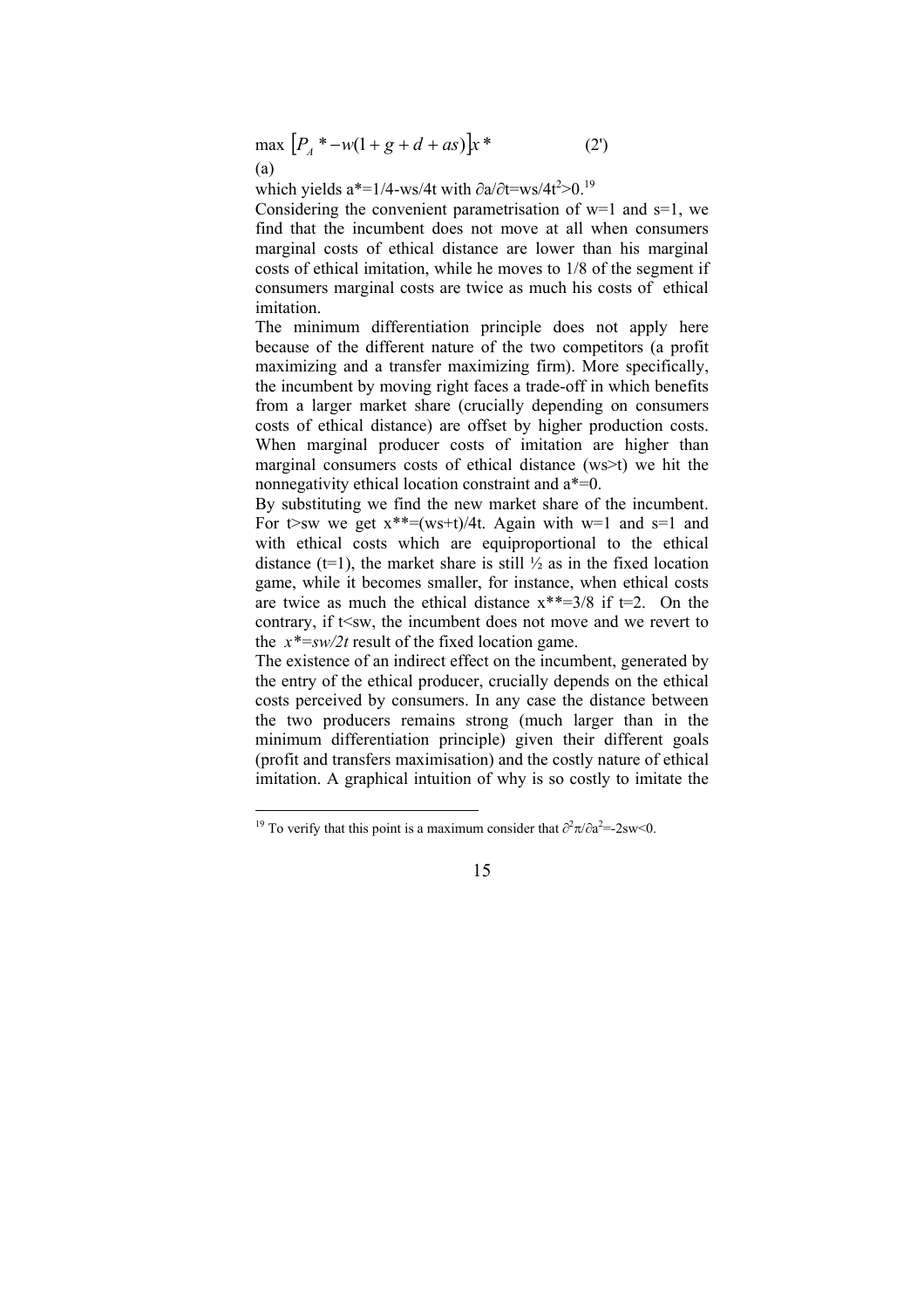ethical producer is presented in Figure 3. Part of these costs depend on the fact that we assume that ethical imitation occurs after choosing the optimal price strategy. In the sections which follow we will remove this assumption.

## **4. The simultaneous price-ethical location choice of the incumbent**

In the two previous games we analysed the price reaction (fixed location game) and the location reaction (location game) of an incumbent assuming that he could use only one of his two instruments at the same stage of the game. In this game we want to analyse his reaction by removing this restrictive assumption and by letting him operate simultaneously on both instruments. The solution of this game leads us to formulate the following proposition.

*Proposition 3. If the incumbent jointly maximizes price and ethical location after the ethical producer's entry, the market moves from an equilibrium with maximum ethical differentiation with no imitation to an equilibrium with ethical imitation and minimum price differentiation when consumers marginal costs of ethical distance switch from a lower to a higher value than producer costs of ethical imitation* 

In the simultaneous price-location game the incumbent maximizes:

Max  $\pi_A = [P_A-w(1+g+d+as)][(P_B - P_A)/t+a]$ (3)

 $(a_1P_A)$ under

i) the nonnegative location constraint  $a \ge 0$ ;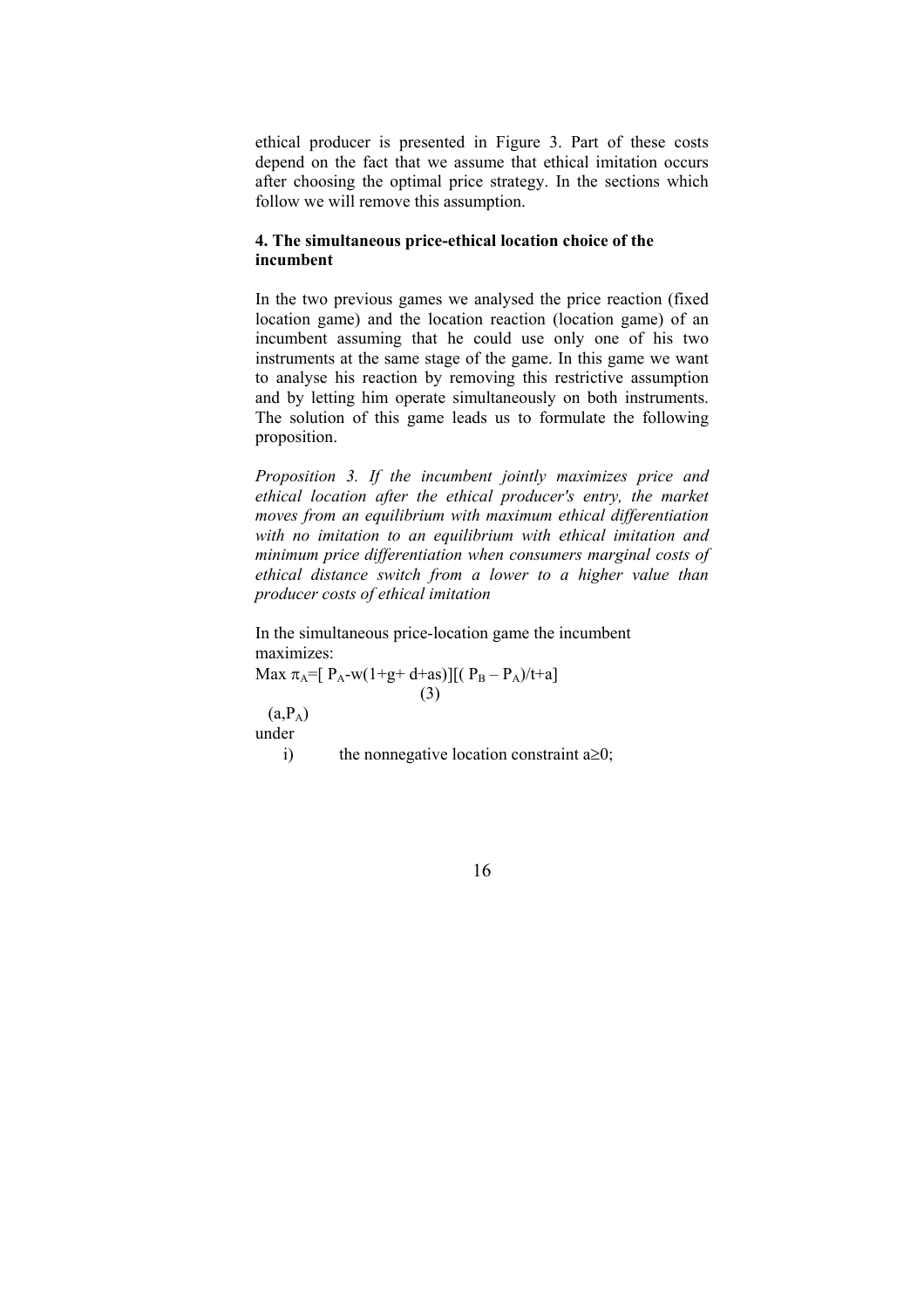ii) the positive mark-up constraint  $2^0$ 

iii) the nonzero sales price constraint  $P_B > P_A$ .

This last constraint is justified by the fact that, to be competitive, the PMP must have a price at least slightly lower than the entrant in order to conquer all consumers located at his left.

The first order condition gives the following optimal price as a function of: i) the location strategy of the entrant and ii) the consequences of the incumbent location strategy on his price.

$$
P_A^* = w(1+g+d) + (sw + asw + at)/2
$$
 (4)

The first order condition with respect to (a) yields

$$
-ws[(P_B - P_A)/t + a] + [P_A - w(1 + g + d + as)] = 0
$$
\n(5)

by substituting the price reaction function and solving for (a) we find that there are no internal optimal points. $^{21}$ 

We therefore look for a solution along the border of the *feasible set* (which is a rectangle delimited by the constraints rewritten as i) 1≥a≥0 and ii) $P_B > P_A > w(1+g+d+as)$ . We find only two feasible solutions:  $a^*=0$  and  $a^{**}=1/2-\epsilon(1+sw/t)$ . These values give the following pair of equilibria  $E_1[P_A^*; a^*]$   $E_2[P_A^{**}; a^{**}]$  with  $E_1=[w(1+g+d)+(sw+aw+at)/2,0]$  and  $E_2=[P_B-\varepsilon,1/2-\varepsilon]$  $(1+sw/t)*(1/2sw)$ ]

To find the highest between the two we must replace them into the profit function, which becomes respectively:

 $\pi(E_1)=(1/4t)[sw]^2$  and  $\pi(E_2)=sw/4$ 

 $\overline{a}$ 

It is clear that, for  $\varepsilon$  small enough, when t sw the solution  $E_1$ (which hits the constraint  $a^*=0$ ) has the highest value since

 $20$  This constraint is added to rule out positive values generated by the product of negative margins and negative market shares

 $21$  We in fact obtain  $t - sw$  $a^* = \frac{-sw}{t - sw}$  which is negative for t>sw while, when

t<sw the determinant of the Hessian does not meet conditions for a maximum.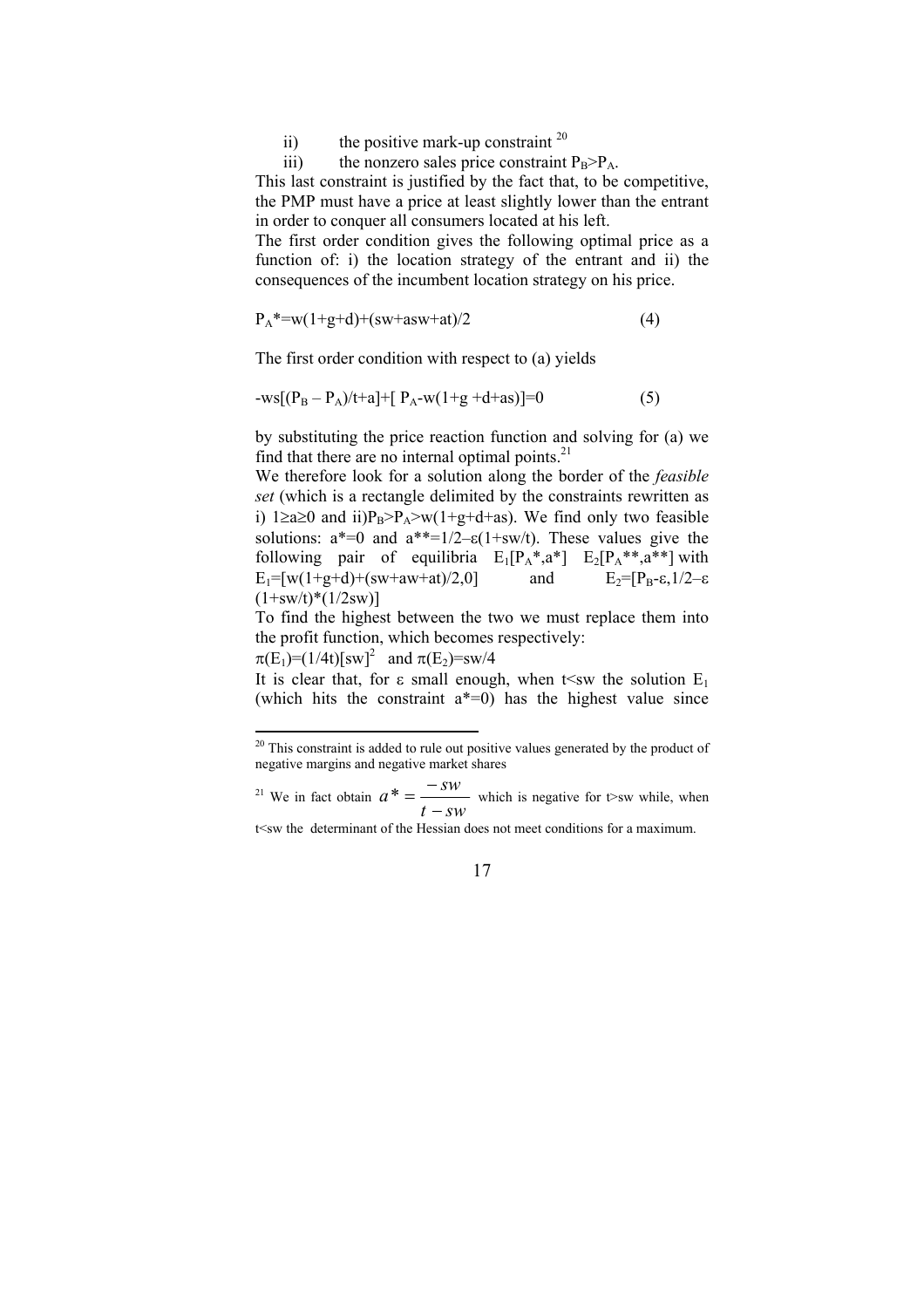ethical imitation reduces profits. On the contrary, when t>sw, ethical imitation is convenient up to the satisfaction of the nonzero sales price constraint and, therefore, the solution  $E_2$ yields the highest value. By comparison with profits in the other extreme points of the feasible set of values it is clear that these two solutions are also the absolute maxima under the two different cases (E<sub>1</sub> when t<sw and E<sub>2</sub> when t>sw).<sup>22</sup>

The equilibrium of the simultaneous price-ethical location choice therefore yields maximum differentiation if marginal (consumers) costs of ethical distance are smaller than marginal (incumbent) costs of ethical imitation. When the opposite occurs we obtain a nice result of ethical imitation and minimum price differentiation (remember that, in this case,  $P_B=P_A+\epsilon$ ).

From this solution we can notice again the positive effect of (t), the consumers marginal cost of ethical distance, on ethical imitation, which is obviously related to the fact that the incumbent gains more market share by increasing the ethical features of his product.

## **5.1 The three-stage price-location game when the profit maximising producer is the Stackelberg leader**.

We analysed so far different versions of the ethical differentiation game. Each of them considered the profit maximising producer (henceforth also PMP) as already being in the market when the FT comes in. In this section we analyse the solution of the game when the profit maximising producer may choose his original location already knowing that the FT is going to enter the market. We devise a three-stage game in which the profit maximising producer is Stackelberg leader in location and chooses location in the first stage. The FT chooses location in the second stage by

 $\overline{a}$ 

 $22$  Additional details on the comparison of these solution is available from the authors upon request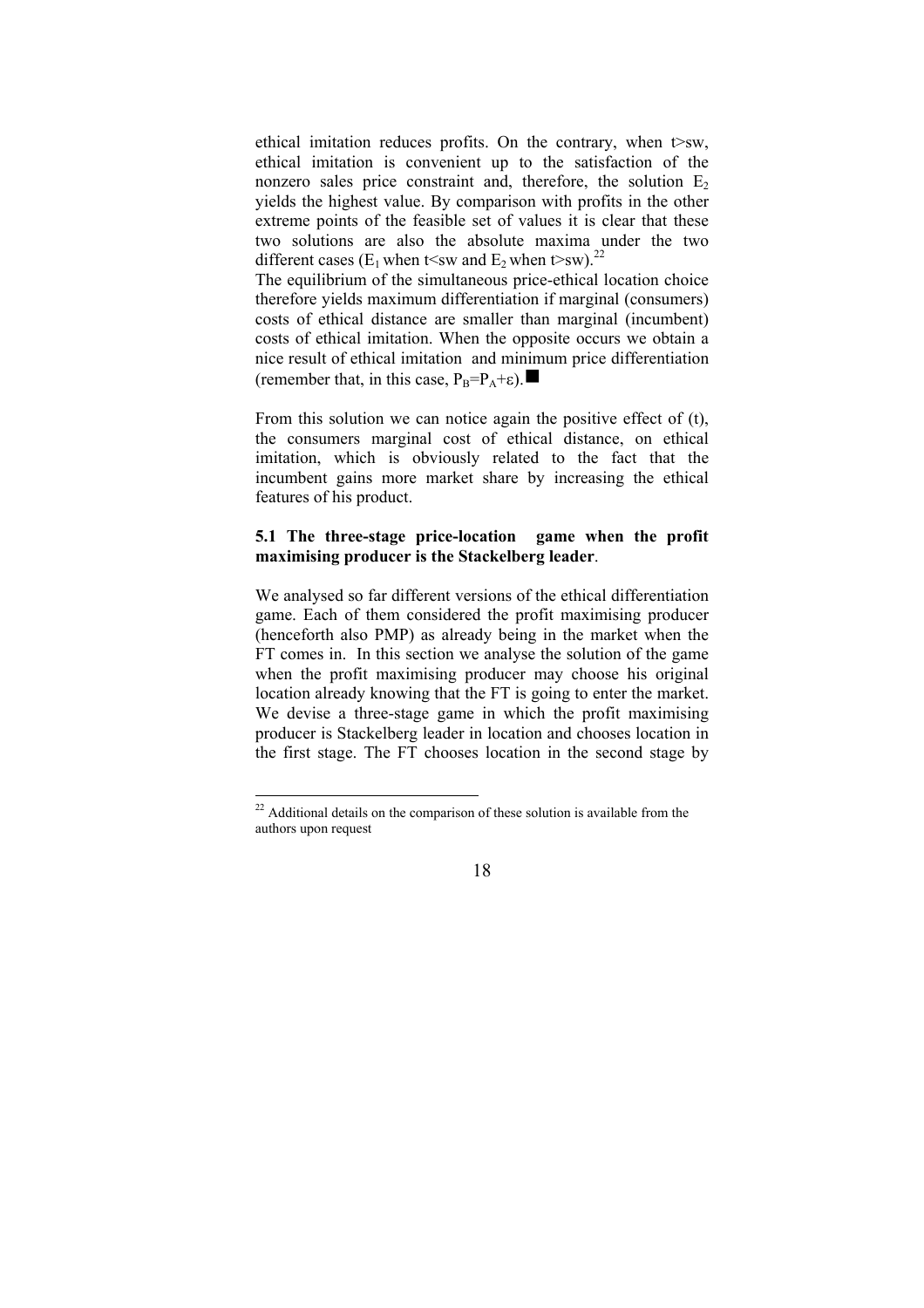maximising transfers to the South, while the PMP chooses price in the last stage of the game maximising profits. $^{23}$ 

We solve the model by backward induction. We start from the solution of the third stage (price of the PMP as a function of location of both producers). We then pass to the solution of the second stage (location of the FT as a function of the PMP's location) and, finally, we solve in the first stage for the PMP's location.

*Proposition 4. The equilibrium of three stage game in prices and ethical location in which the incumbent is Stackelberg leader in location always yields minimum price differentiation, ethical imitation and non minimal ethical differentiation* 

In the third stage of the game the PMP maximises the following profit function by choosing his optimal price:

Max

 $\overline{a}$ 

$$
\pi_{A} = \int_{a}^{x_{A}^{+}} [P_{A} - w(1 + g + d + as)]dx + \int_{0}^{a} [P_{A} - w(1 + g + d + as)]dx |P_{A} \le P_{B}
$$
\n(6)

Again, since the condition for the second part of the maximand is always respected (otherwise the market share of the profit maximising producer goes to zero), the problem reduces to: Max  $\pi_A = [P_A - w(1+g+d+as)][(P_B - P_A)/t+a]$ **(**PA**)** 

By solving first order condition we find that the PMP optimal price as a function of the location of both players is:

$$
P_A^* = w(1+g+d) + (sw + asw + at)/2
$$
 (7)

 $2<sup>23</sup>$  Given the structure of the game we believe it is more accurate to call the two players profit maximising producer and fair trader (instead of incumbent and entrant) in this section and in those which follows.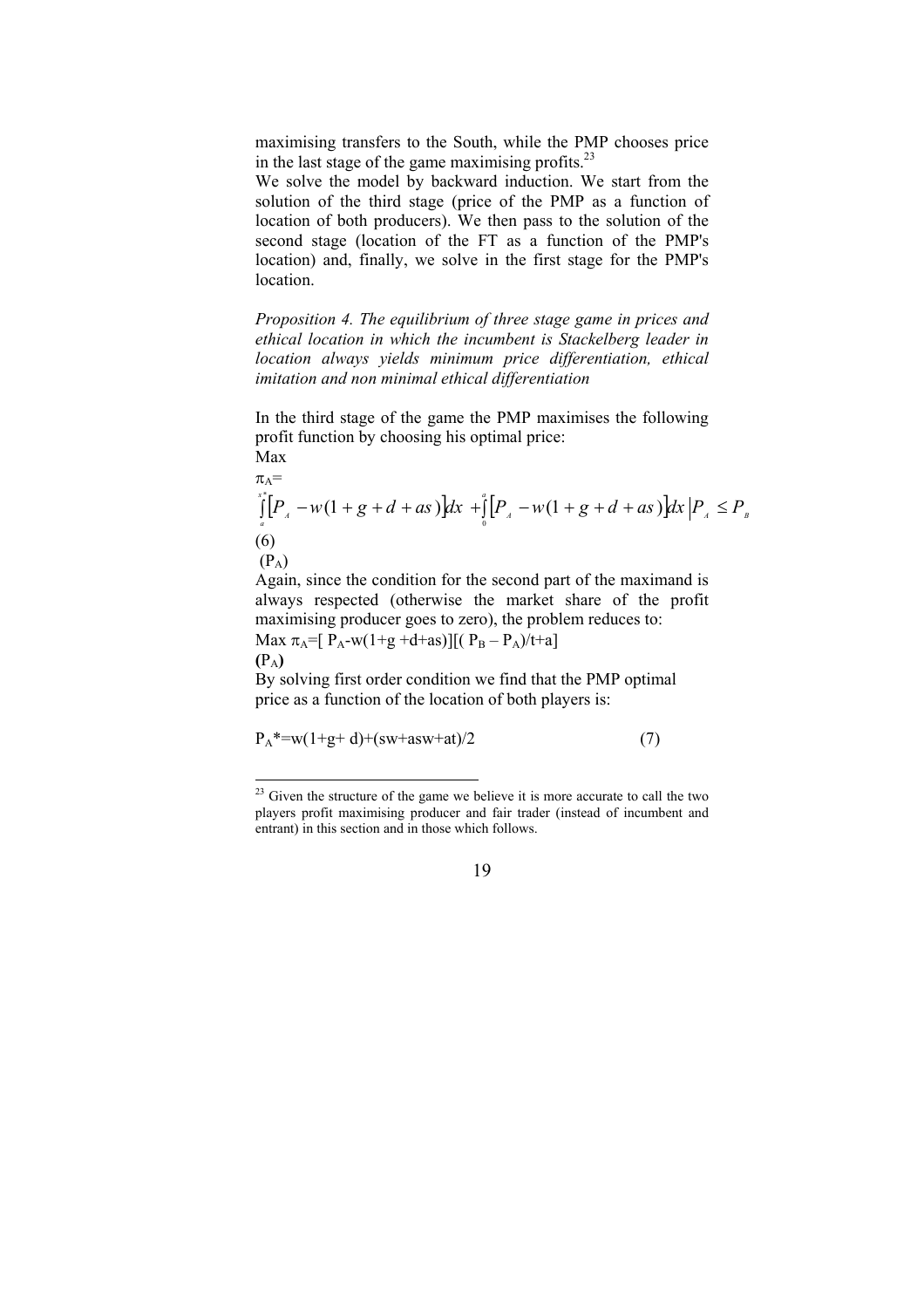and may be rewritten as:

$$
P_A^* = P_B - sw/2 + (asw + at)/2 \tag{7}
$$

Remember that -sw/2 is the typical component of the solution of the fixed location game in which the PMP chooses to stay halfway between the price of the FT and his zero profit solution (see Fig. 1). Therefore the PMP's optimal price is his fixed location optimal price plus an additional part, (aw+at)/2. This component shows that added costs of the PMP, in case he decides to mimic the FT, must be partially incorporated into higher prices. Consider also that these added cost components are increasing in consumers costs of ethical distance. If they are higher, the incumbent will have to concede more to obtain new consumers. As a consequence, the PMP market share is:

$$
x^* = (P_B - P_A)/t + a = [sw + a(t - sw)]/2t.
$$
 (8)

This result shows that a decision to mimic the FT has positive effects on his market share, on the one side, but also negative effects which are proportional to the marginal cost of raising transfers to the South (which must be partially transferred into prices) and to the cost of ethical distance on the other side.

In the second stage game the FT chooses location by maximising transfers to the South

Max  $T=s[1-x^*]=s[1-(sw-at-asw)/2t-a]^{24}$  (9)

His solution is

 $\overline{a}$ 

$$
s^* = [t(2-a)/2w(1-a)].
$$
\n(10)

 $24$  Consider that, if the FT chooses s<1, all consumers placed at his right will have positive costs of ethical distance. They nonetheless will remain his customers**.**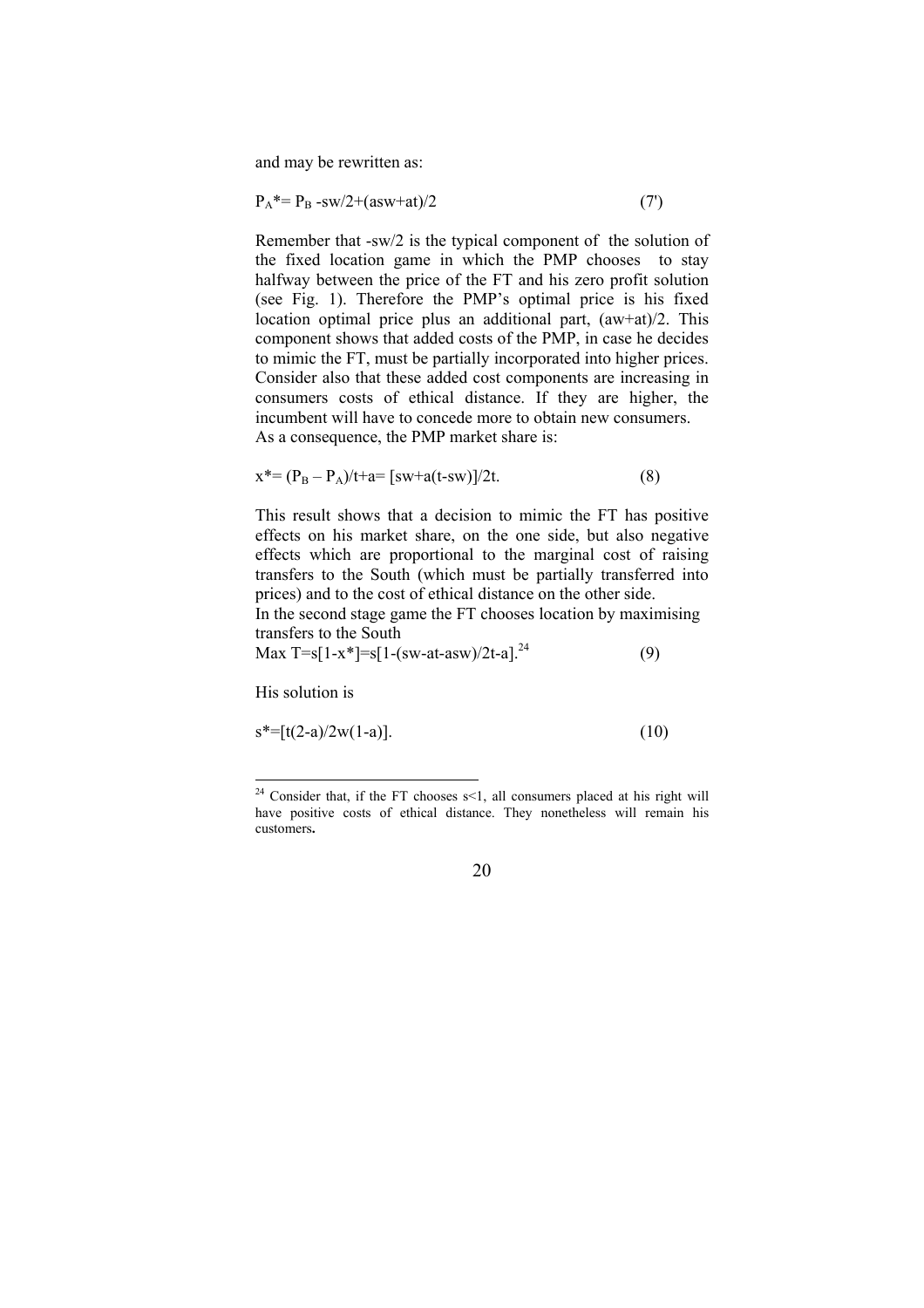Consider that, under  $a=0$  and  $t=w$ , the FT finds it optimal to locate himself at the extreme of the segment (s<sup>\*=1)</sup>. Therefore our exogenous assumption of the fixed location game is rationally supported in this parameters' space. This occurs because the FT takes into account that his location and the PMP price are strategic complements ( $\partial^2 \pi \partial P_A \partial s > 0$ ). By moving far he will leave room for a price increase for the PMP and this will reduce the potential costs of reduced market share generated by his location choice. $25$ 

In the first stage of the game the PMP solves

Max πA=[ PA\*-w(1+g +d+as)][x\*] (11) (a)

or

Max πA= (1/4t)[s\*w+a(t-s\*w)]2 (11') (a)

where  $s^*$  is given by  $(10)$  under

i) the nonnegative locational constraint  $a \ge 0$ 

ii) the positive mark-up constraint

iii) the nonzero sales price constraint  $P_B > P_A$ .

The unconstrained solution of the maximisation is  $a^* = -2$ . This solution does not satisfy the nonnegative mark-up constraint as it is the product of a negative mark-up and a negative market share. We therefore evaluate the profit function in the two points where constraints i) and iii) respectively are satisfied with equality. The highest profit is in the point in which  $P_B = P_A + \varepsilon$  and yields:

 $a^{**}=2/3-4\varepsilon/3t$  (12)

 $\overline{a}$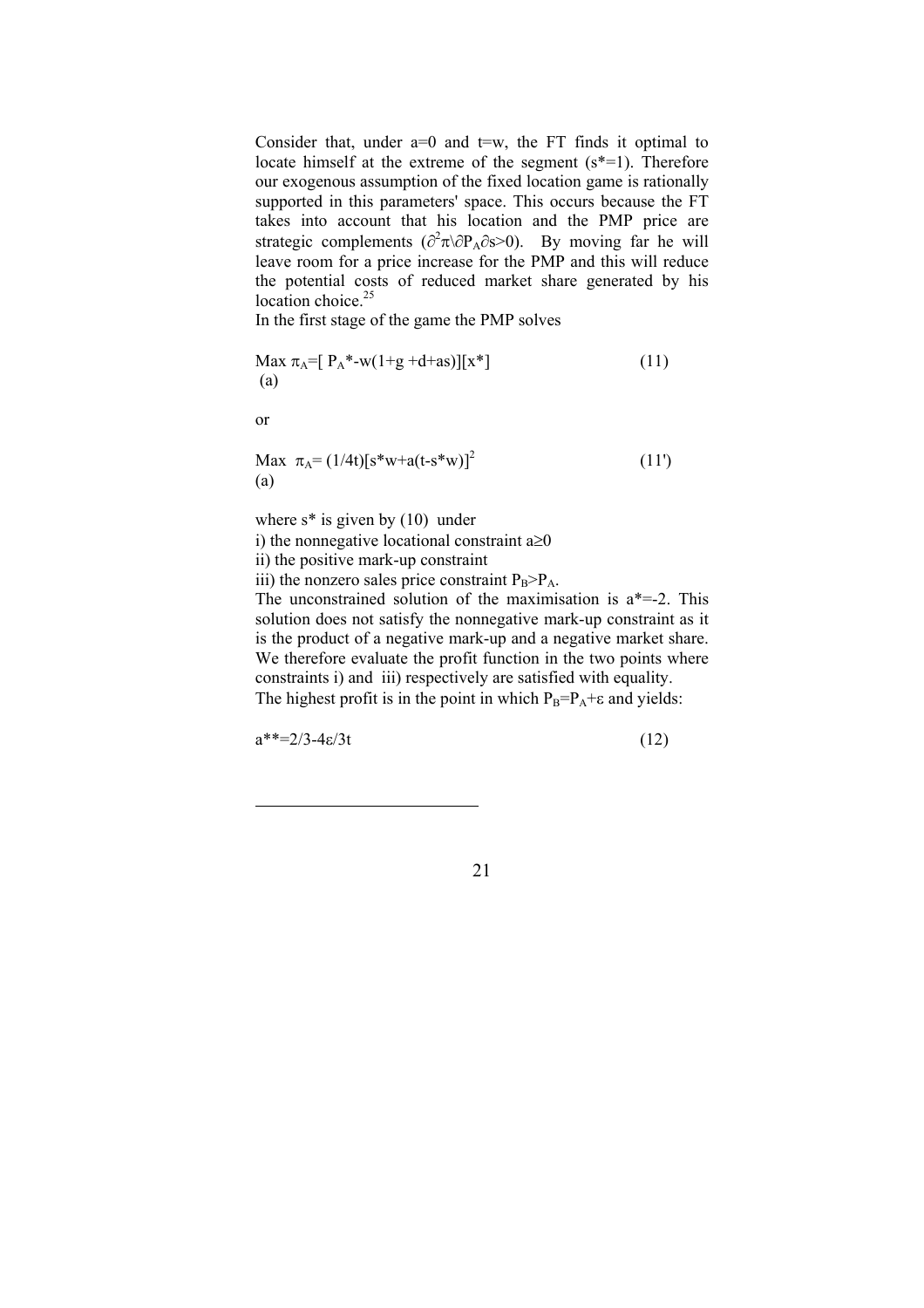since the profit function is increasing in a, for any value of  $a > 0$ a\*\* is our maximum point.

Looking at (11') and considering an exogenous s we would get exactly the same result as in the game presented in section 4 with a<sup>\*=0</sup> with t<sw. In this case though s<sup>\*</sup>(a) with  $\partial s \cdot \partial a > 0$ . Therefore the incentive for the PMP to ethical imitation (or we should say prehemption in this case) is higher than before.

The equilibrium behaviour of the PMP has three features: i) minimum price differentiation; ii) ethical imitation; iii) absence of minimum location differentiation.

By solving backward we therefore find that the optimal location of the FT for  $t=w=1$  would be  $s=1$  if  $a=0$  but gets higher than one since we know that the incumbent's ethically imitates the entrant and  $a>0$ . With  $a>0$  and  $t=w=1$  s<sup>\*</sup>>1.

 What is the relationship between the first stage price solution (minimal price differentiation of the PMP with respect to the FT) and the third stage price solution ? If both conditions hold we replace the third stage price in the first stage price solution and obtain

$$
w(1 + g + d) + \frac{sw + at + asw}{2} = w(1 + g + d) + sw - \varepsilon
$$

which yields *t a* 3 4 3  $\frac{2}{5} = \frac{2}{5} - \frac{4 \varepsilon}{5}$  which is exactly the solution for the

location of the PMP in the third stage. By replacing in the FT optimal location we get  $s^*$  -1. The condition for  $\epsilon$  to be compatible with these solutions is  $\epsilon \leq t/2$ .

An interesting property of this solution is that the propensity to imitate is much higher than in the ethical imitation game (remember that, if  $t=sw$ ,  $a=0$  in the ethical imitation game of section 3). The rationale is that, if the PMP fixes his optimal price without considering the possibility of a change in location, he is stacked into a too low price to make ethical imitation profitable.

Another related crucial point is that here, differently from what happens in the joint price-ethical location game of section 5.1, we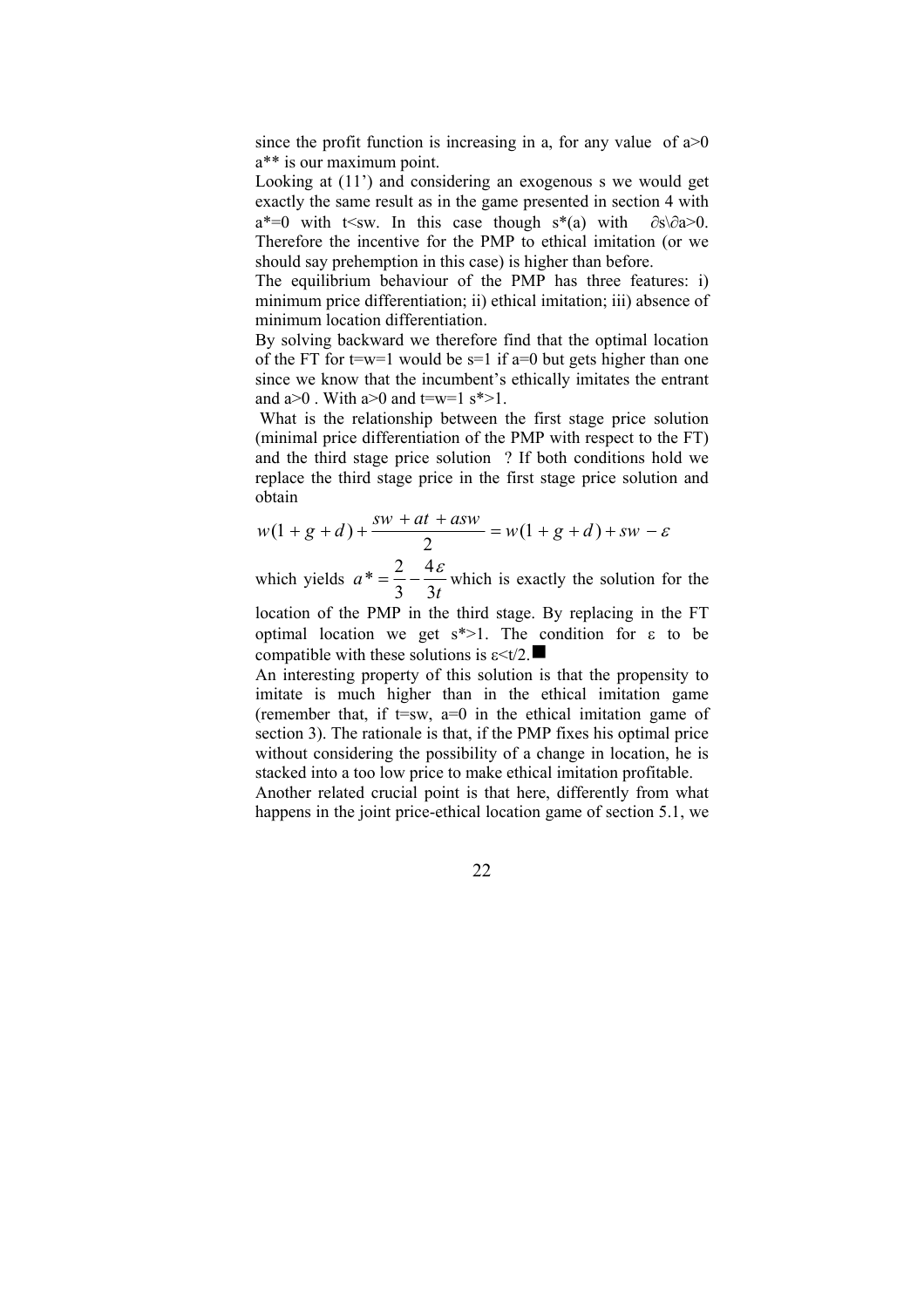always have ethical imitation even if  $t$  <sw. This is because the PMP knows that his location choice in the first period is strategic and will affect that of the follower. More specifically, by moving left he has the advantage of making more ethical also the FT location. This will allow the PMP to raise price (remember that FT location and PMP price are strategic complements).

## **5.2 The three-stage price-location game when the FT is the Stackelberg leader**

We are now interested to see whether our results change if we assume that the FT is Stackelberg leader in location. We will demonstrate here that the solution is similar to the one presented above with a slight but important difference when the traditional producer marginal costs of imitation are lower than consumers marginal costs of ethical distance

*Proposition 5. The equilibrium of three stage game in prices and ethical location in which the FT is Stackelberg leader in location yields minimum price differentiation, ethical imitation and non minimal ethical differentiation only when consumers marginal costs of ethical distance are higher than producer costs of ethical imitation. When consumers costs of ethical distance are lower than traditional producer's transfer costs per unit sold, the optimal location of the FT will be relatively less ethical than in the case in which he is Stackelberg follower* 

The solution of the third stage game in which the profit maximising producer chooses prices is the same as before and yields the following function of the PMP's optimal price given the locations chosen by the two players:

$$
P_A^* = w(1+g+d+s) - sw/2 + (aw+at)/2
$$
 (13)

and, consequently, the following equilibrium market share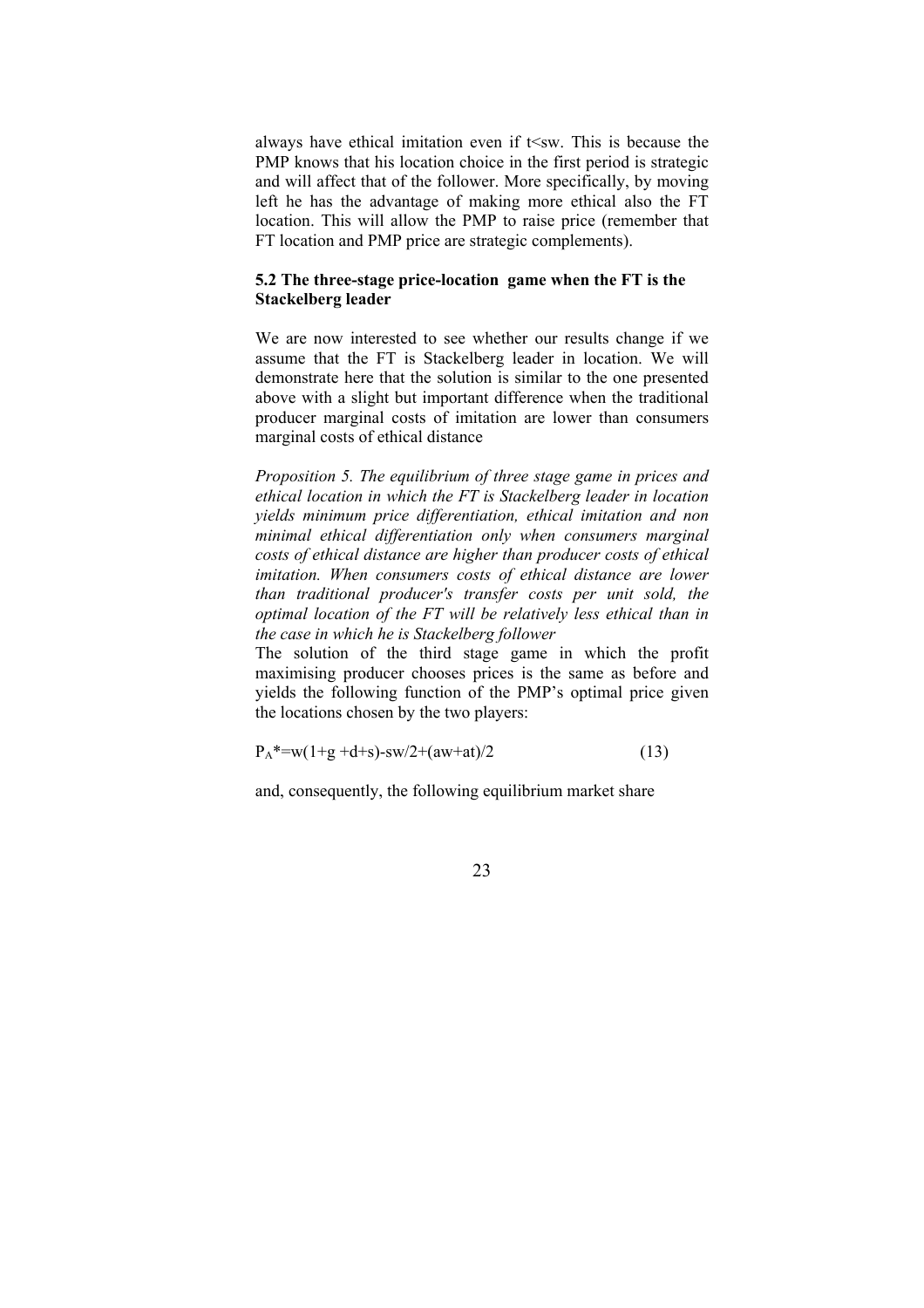$x^* = (sw + at - asw)/2t$  (14)

In the second stage the PMP now optimally chooses his location

$$
\text{Max } \pi_A = [P_A^* - w(1 + g + d + a)][x^*] \tag{15}
$$

s.t

 $\overline{a}$ 

i) the nonnegative locational constraint  $a \ge 0$ ii) the positive mark-up constraint iii) the nonzero sales price constraint  $P_B>P_A$ .

By solving this maximisation we find the two following optimal solutions: a\*=0 when consumers marginal costs of ethical distance are lower than PMP marginal costs of ethical imitation (t  $\leq$ sw) and  $a$ <sup>\*\*</sup>  $=(sw-2\varepsilon)/(sw+t)$  if t  $>$ sw.

In the first stage the FT solves his location problem

$$
\text{Max } T = s[1 - x^*] = s[1 - (sw + at - aw)/2t] \tag{16}
$$

for a\*=0 the maximand turns into

Max  $T = s[1 - sw/2t]$  (17)

Therefore, in this case, the equilibrium triple is characterised by the relationship between consumers marginal costs of ethical distance and the PMP marginal costs of ethical imitation. More specifically, if t<sw,  $a^*=0$ ,  $s^*=t/w<1$  and  $P_A^* = w(1+g+d)$ -sw/2.<br>If  $t>sw$ ,  $a^*=(sw-2\varepsilon)/(sw+t)$ ,  $2^6$   $Pa^*=Pb-\varepsilon$  and If  $t>sw$ ,  $a^*=(sw-2\varepsilon)/(sw+t)$ ,  $a^*=(sw-2\varepsilon)/(sw+t)$ ,  $a^*=-Pb-\varepsilon$  and

 $(t + sw)$  $* = \frac{swt - \varepsilon(t - sw)}{}$  $t(t + sw)$  $x^* = \frac{swt - \varepsilon(t - sw)}{s}$ +  $=\frac{swt-\varepsilon(t-sw)}{s}$ .

<sup>&</sup>lt;sup>26</sup> Consider that PMP ethical imitation is lower than in the sequential game in which the PMP is Stackelberg leader. This is because in the game presented in this section the PMP with his ethical imitation cannot condition strategically the FT to move more to the right.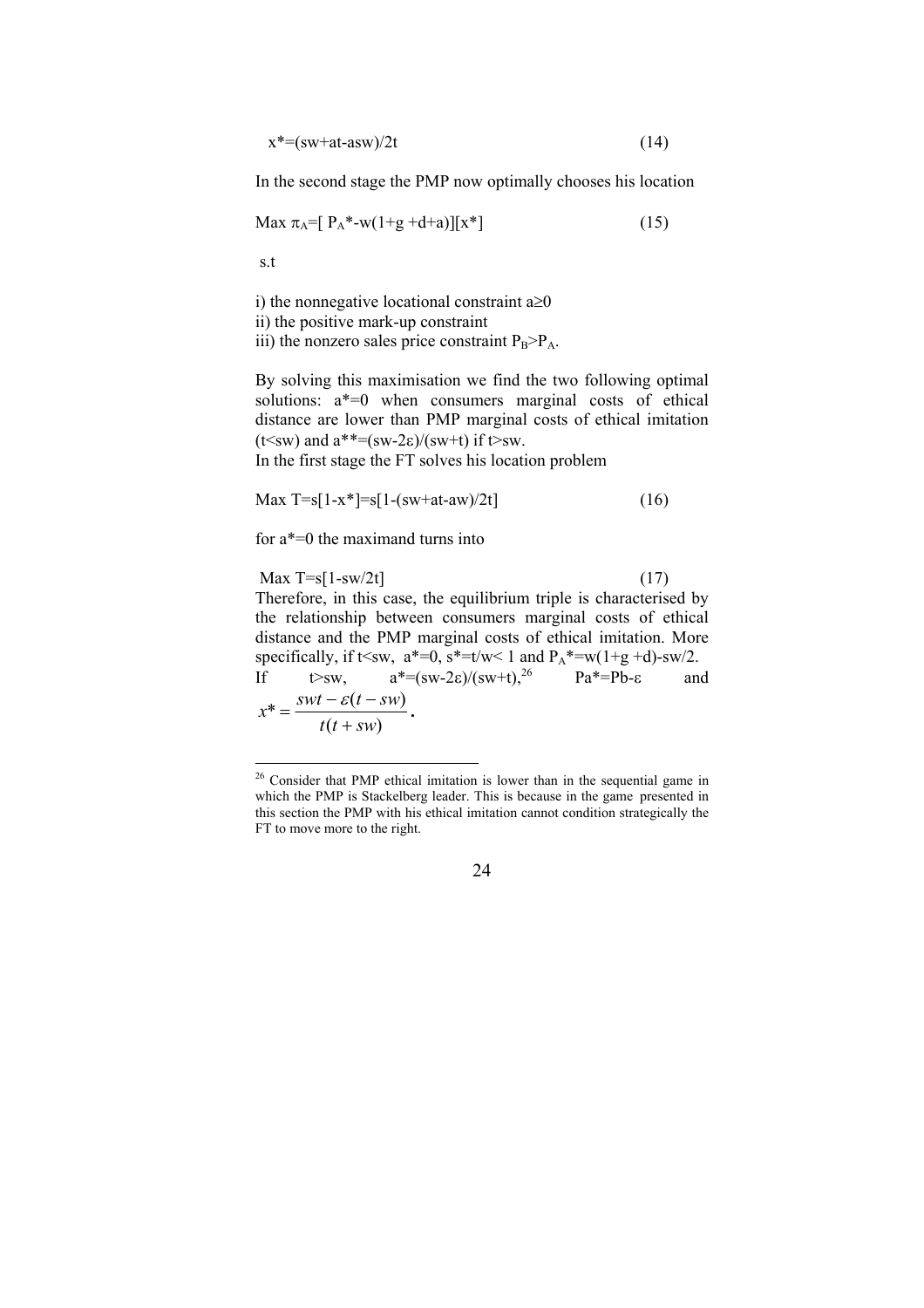As a consequence, the optimal location of the FT will be

$$
s^* = \frac{t}{w} \left[ \sqrt{2 + \frac{t}{\varepsilon}} - 1 \right]
$$
 (18)

which is higher than 1 under the  $t$  sw condition and, possibly, increasing in the consumers perceived costs of buying below their ethical stance.<sup>27</sup> $\blacksquare$ 

When marginal costs of imitation are higher than consumers perceived marginal costs of ethical distance we have a significant difference with the previous case in which the FT was Stackelberg follower (remember that, in that case,  $s^* = [t(2 - t)]$ a)/2w(1-a)]). This time, the FT anticipates that the PMP is not doing ethical imitation and is strengthening price competition. Therefore, in order to maximise transfers, it is better for the FT to reduce his ethical position (and to reduce prices) not to loose too much market share from the price competition of the profit maximising producer.

This implies that the FT, when he is Stackelberg leader, conditions his location to the expected imitating/no imitating choice of the PMP. If the PMP does not imitate him, he will reduce his ethical position not to loose too much market share from the PMP price competition.

## **6. Conclusions**

 $\overline{a}$ 

Globalisation is the leading symbol of our times (Waters, 2001). Globalisation has intensified the perception of world inequalities and of the costs of insufficient provision of global public goods and global governance.

<sup>&</sup>lt;sup>27</sup> Note that, for  $\varepsilon$  small enough, FT's optimal location is higher here than when he is Stackelberg follower. Consider also that when ε tends to zero the rightward shift of FT's ethical location is limited by the condition that  $P_B \le Rp$ .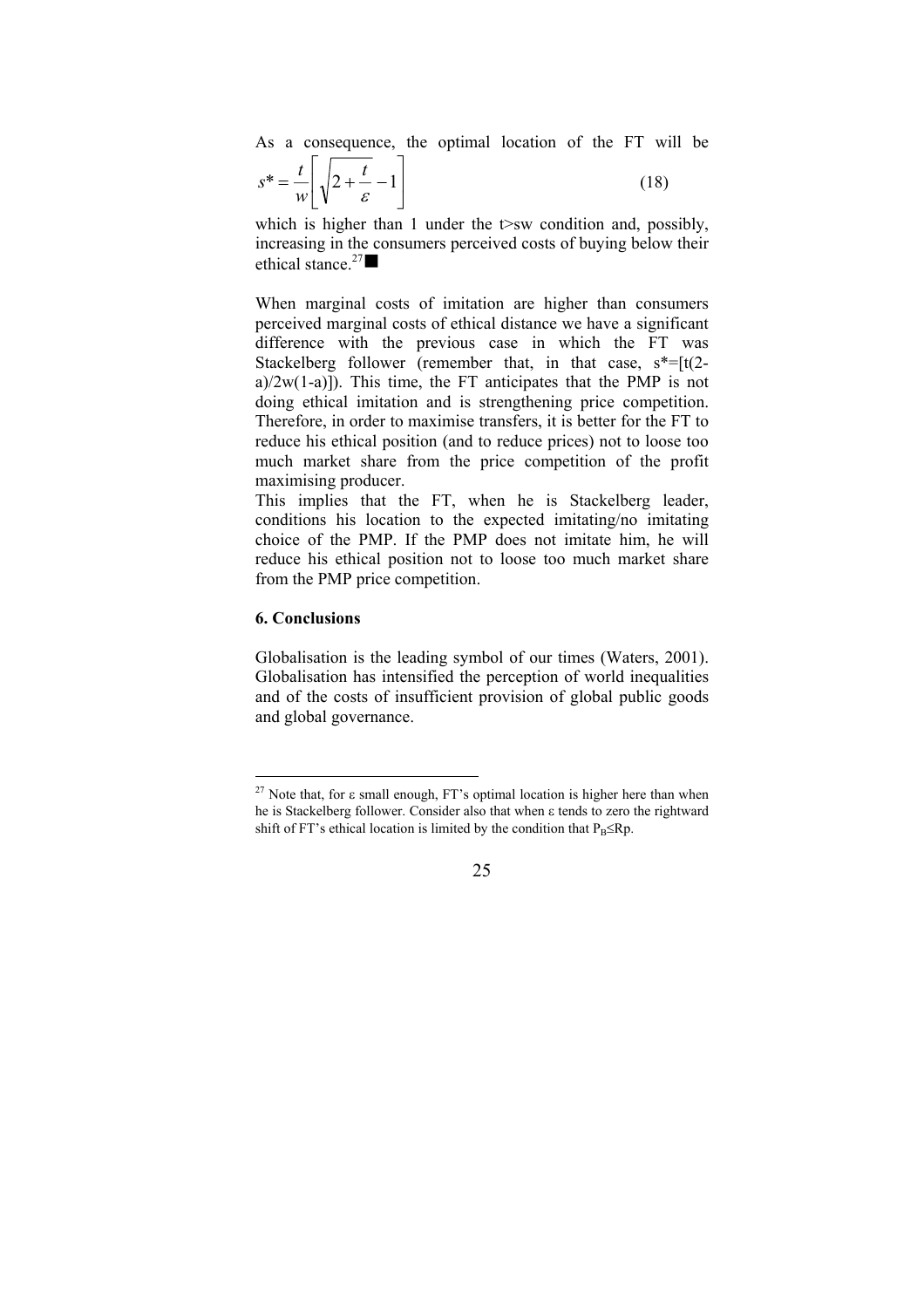This increased sensitivity has led to the diffusion of various forms of socially responsible consumption and has transformed ethical responsibility in an additional crucial competitive factor in the market.

In this paper we formalize this new form of competition by devising a duopolistic model *à la Hotelling* in which physical distance is reinterpreted as ethical distance. The differences with the traditional horizontal differentiation literature are mainly three: i) the presence of a zero profit entrant; ii) the asymmetry of distance costs; iii) the lack of independence between ethical location and prices under the reasonable assumption that there are no "free lunches" in ethical responsibility.

Our analysis of competition in a simple duopoly with horizontal ethical differentiation shows that increased price competition is the outcome of the fixed location game in which the incumbent is assumed not to move toward social responsibility. When we let him free to imitate we find that the socially responsible entrant generates significant "ethical" indirect effects by inducing the incumbent to imitate him when consumers costs of ethical distance are sufficiently high. The extent of imitation is limited though by the different nature of the two (profit maximising and zero profit transfer maximising) competitors.

We finally show that the three-stage game in which location and prices are simultaneously chosen and the traditional producer is Stackelberg leader in location has three main features: minimum price differentiation, ethical imitation and non minimal ethical differentiation. Moreover the entrant will choose to be at the extreme of the ethical segment unless costs of ethical imitation are higher than consumers perceived costs of ethical distance.

The difference with the case in which the FT is Stackelberg leader or with the case in which the profit maximising incumbent jointly chooses price and location under the fixed location choice of the ethical entrant is that the ethical imitation choice of the entrant does not depend on the condition of sufficiently high costs of perceived ethical distance by consumers. This is because FT's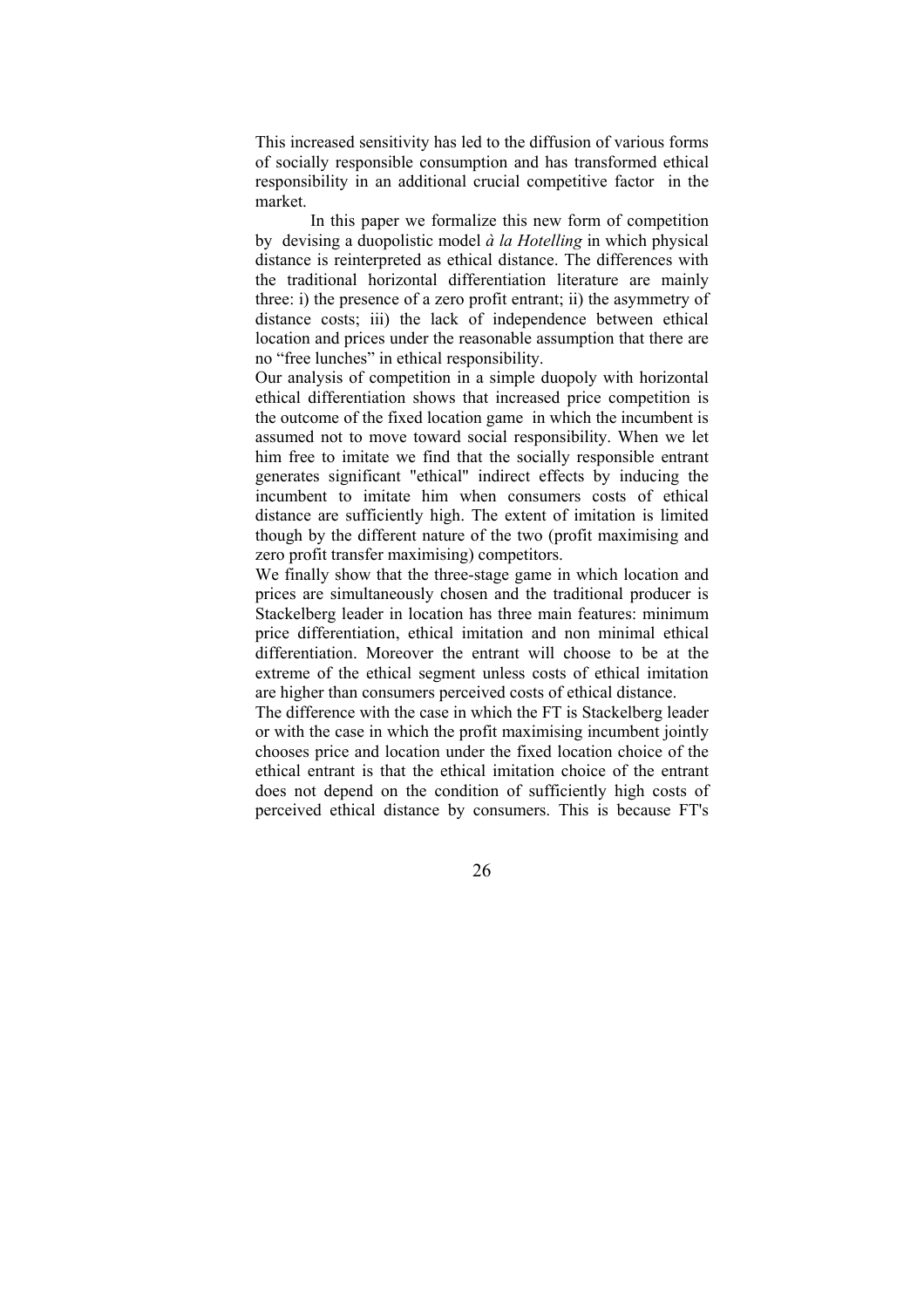location and profit maximising producer prices are strategic complements and the PMP, by choosing to imitate in any case, may push further to the right the FT and thereby raise his prices.

A nice result of the game in which the FT is Stackelberg leader in location is that he will be relatively more ethical when he anticipates ethical imitation by the PMP and relatively less ethical when he anticipates no ethical imitation from the profit maximising producer. In this way he will "strategically" maximise his transfers conditionally to the imitating/no imitating behaviour of the competitor.

A conclusion in the comparison of these last three games is that ethical imitation is higher when the PMP incorporates the future entry of the FT and has the first move, so that he can push the FT more to the right and raise his prices.

Another relevant conclusion is that ethical imitation is enhanced when consumers marginal costs of ethical distance become higher than producer marginal cost of imitation (see Figures 4a and 4b).

Our results support the intermediate point of view between the two extreme opinions on this new type of competition. The first considers it completely marginal arguing that the behaviour of a socially concerned producer has no effects on ethical responsibility of traditional producers. This perspective is contradicted by the large diffusion of ethically oriented advertising which is consistent with our theoretical results documenting the existence of ethical imitation. The second argues that traditional producers with their larger scale may easily replicate the behaviour of ethically concerned producers eliminating them from the market. We show that this extreme point of view is also incorrect. We never get in our model a result of minimal ethical differentiation and we show that ethical imitation from traditional producers is extremely costly and limited.

We believe that, after this first exploration, additional research effort should be exerted in the future in different directions (asymmetric information, joint consideration of geographical and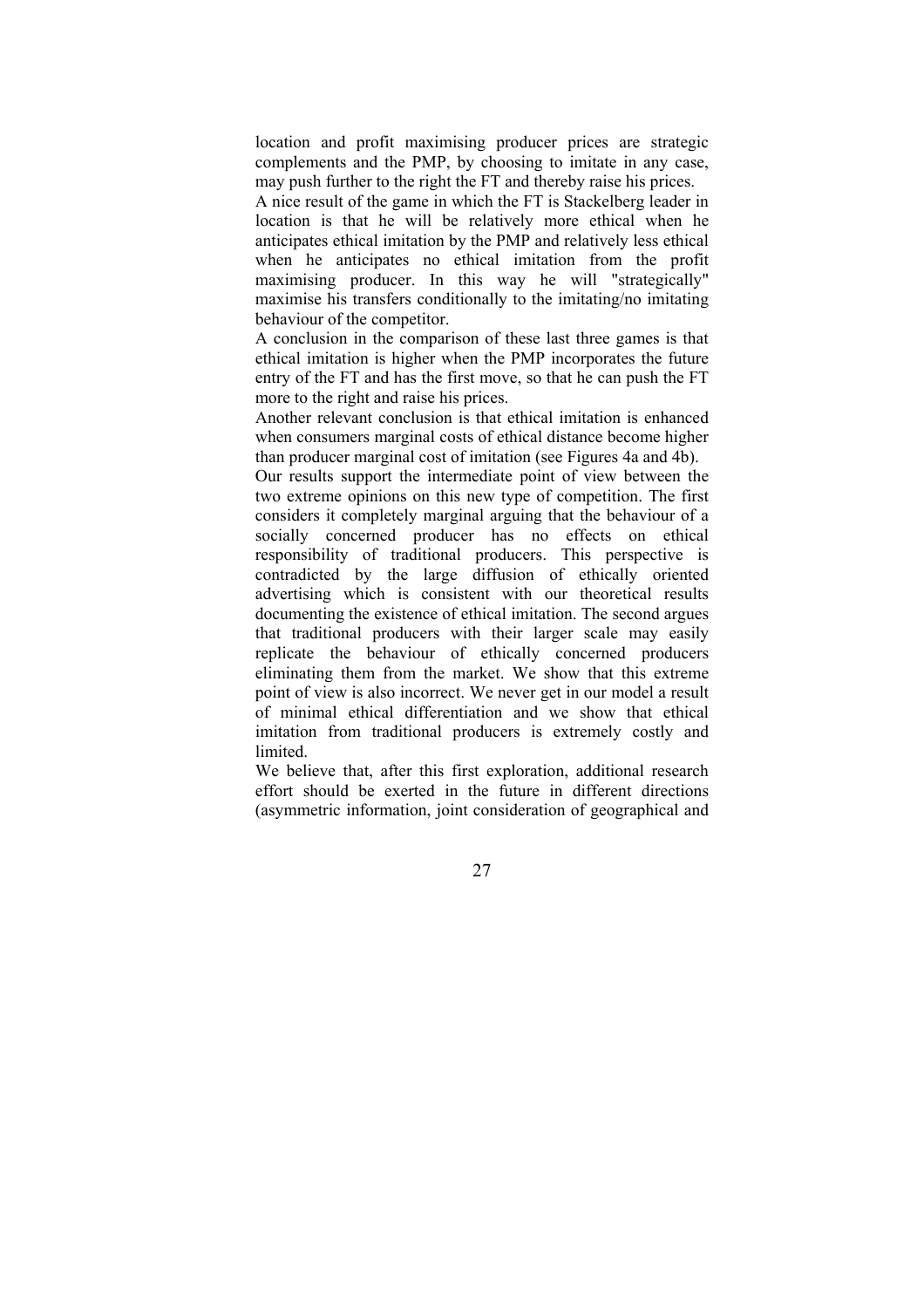ethical distance) to evaluate the robustness of our conclusions to changes in the assumptions of the model.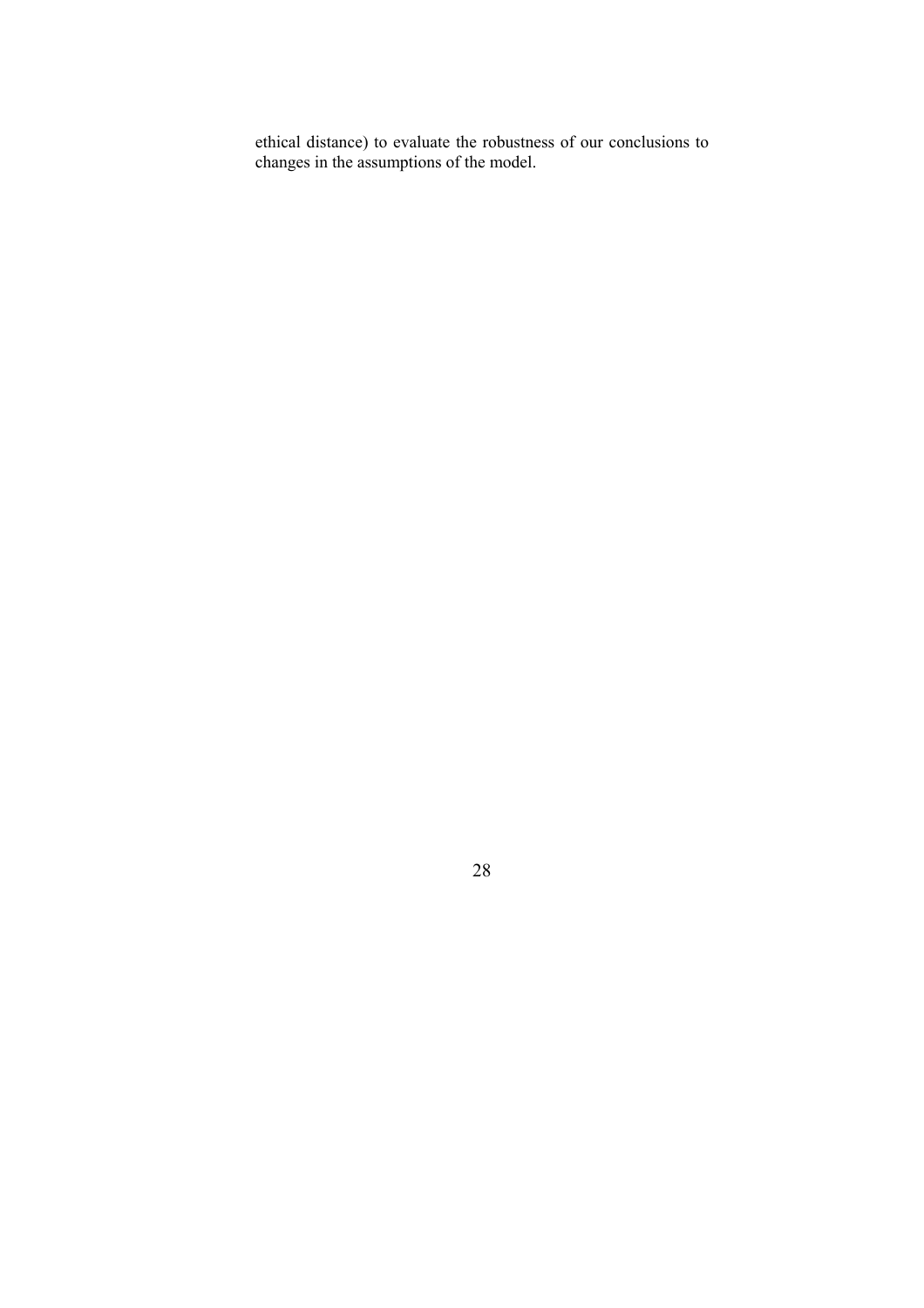### **References**

Adriani, F., Becchetti, L., 2002, Fair trade: a "third generation welfare" mechanism to make globalisation sustainable ,CEIS working paper n. 170.

Anderson, S., 1987, Spatial competition and price leadership, International Journal of Industrial Organization,  $\overline{5}$ (4), pp. 369-98

Basu, K.; 2000, The intriguing relation between mimum adult wage and child labour, Economic Journal, March, v. 110, iss. 462, pp. 50-61.

Cairncross, F, 1997, The death of distance, Londra, Orion.

Card, D., Krueger, A. B., 2000, Minimum wages and empoyment. A case study of the fast food industry in West virginia and in Pennsylvania American Economic Review, 90(5), pp. 1397-1420

D'aspremont, C., J.J.Gabsewicz , J.F., Thisse, 1979, On Hotelling's stability in competition, Econometrica, 47, 114-1150.

Hotelling, H., 1929, Stability in competition, Economic Journal, 39,41-57.

Dasgupta, P. Maskin, E., 1986, The existence of equilibrium in discontinous economic games II. Application, Review of Economic Studies, 53, 27-41.

Economides, N., 1986, Minimal and maximal product differentiation in Hotelling's duopoly, Economic Letters, 21, 67- 71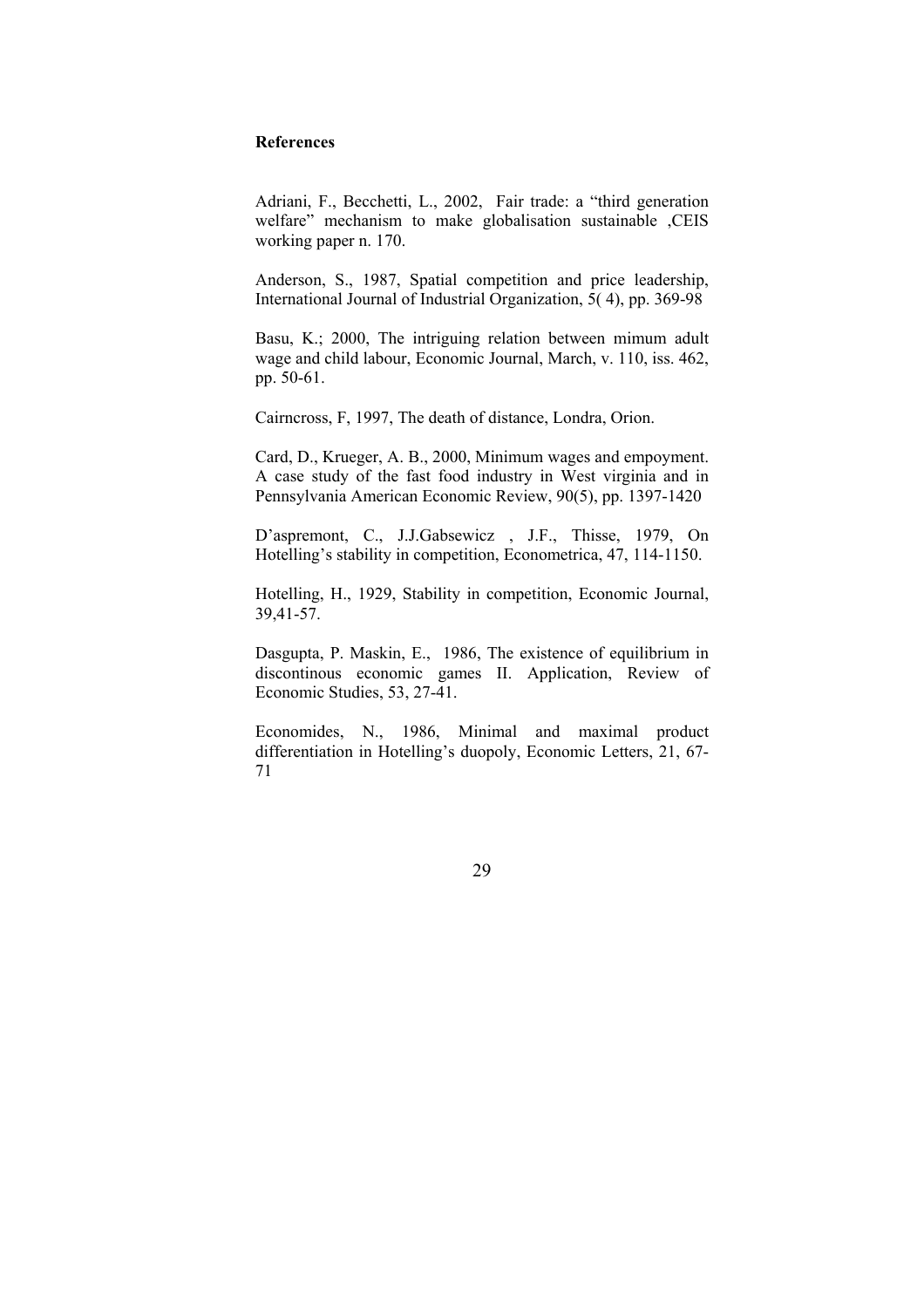Environics Research International, 2003 2003 Corporate social responsibility monitor.

Giddens, A., 2000, Runaway world: how globalisation is reshaping our lives, London, Routledge.

Lambertini, L., 1997, Unicity of equilibrium in the unconstrained Hotelling model, Regional Science and Urban Economics, 27 (6), pp. 785-98

Robertson, R., 1992, Globalisation, Londra, Sage.

Ross S.A., 2000, Minimum wages and the Card-Krueger paradox, Southern Economic Journal, v. 67(2), pp. 469-78

Sen, 1993, Internal consistency of choice, Econometrica, 61, pp. 495-521.

Waters, M., 2001, Globalisation, New York, Rutgers.

Zamagni, S., 2002, Complessità relazionale e comportamento economico, materiali per un nuovo paradigma della relazionalità, Il Mulino, Bologna

Zhou, D. I. Vertinsky, 2001, Strategic location decisions in a growing market, Regional Science and Urban Economics, 31, 523-533.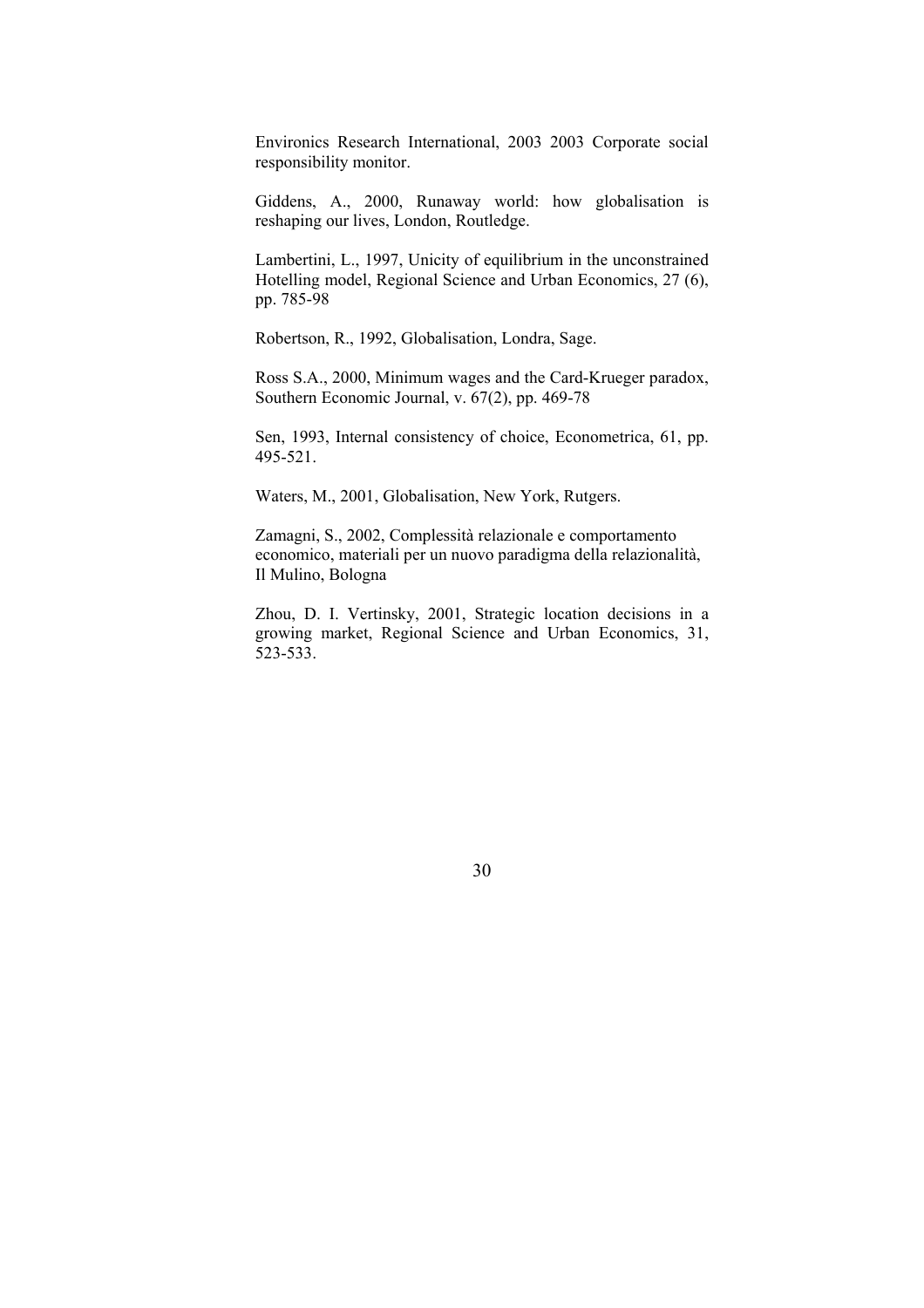Le figure, prese dall'originale, sono state rimpicciolite per mezzo fotocopia

**Figure 1. The Hotelling game of ethical imitation and the asymmetric costs of ethical distances** 



**Legend:** moving to the left implies choosing a product below one's own ethical standards (and therefore is costly) while moving to right implies choosing a product above one's own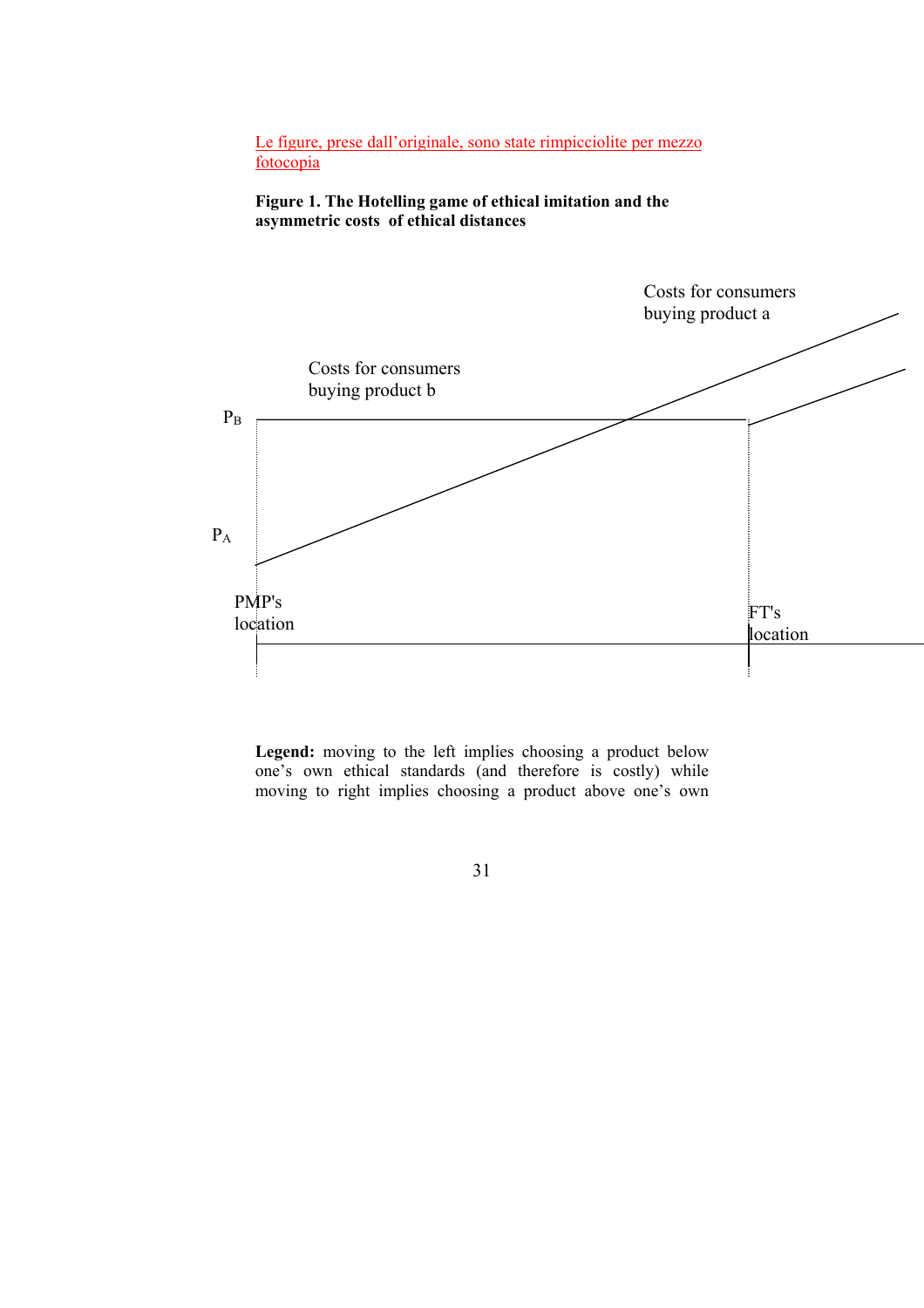ethical standards (and therefore does not give any added psychological benefit or cost to the buyer).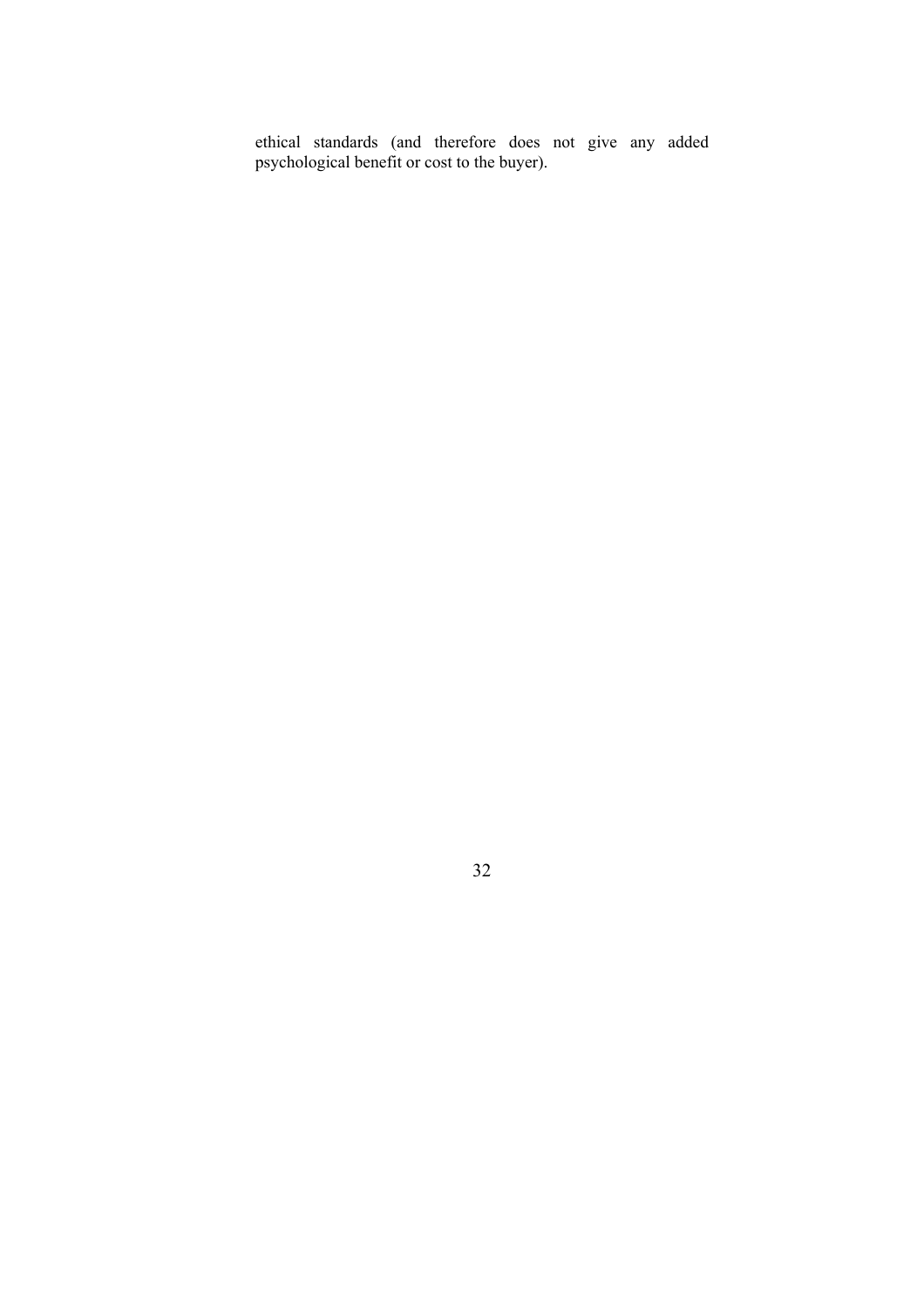

**Figure 2. The optimal price of the incumbent in the fixed location game** 

**Legend**: when the incumbent location is fixed he finds it optimal to reduce price after the ethical producer's entry and his optimal price is halfway between his zero profit price and the zero profit price of the ethical producer.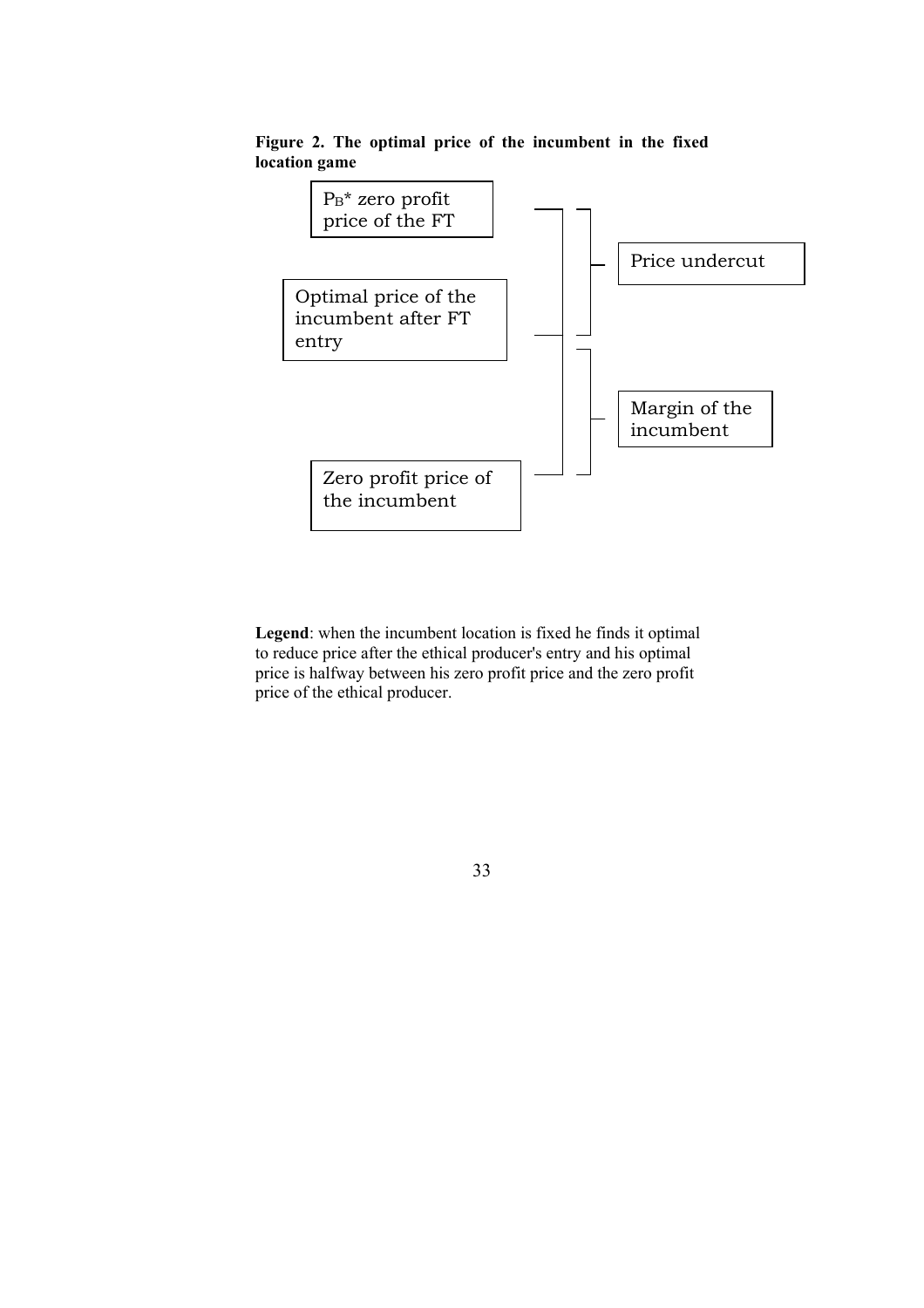

# **Figure 3 Why it is so costly for the incumbent to imitate the ethical entrant**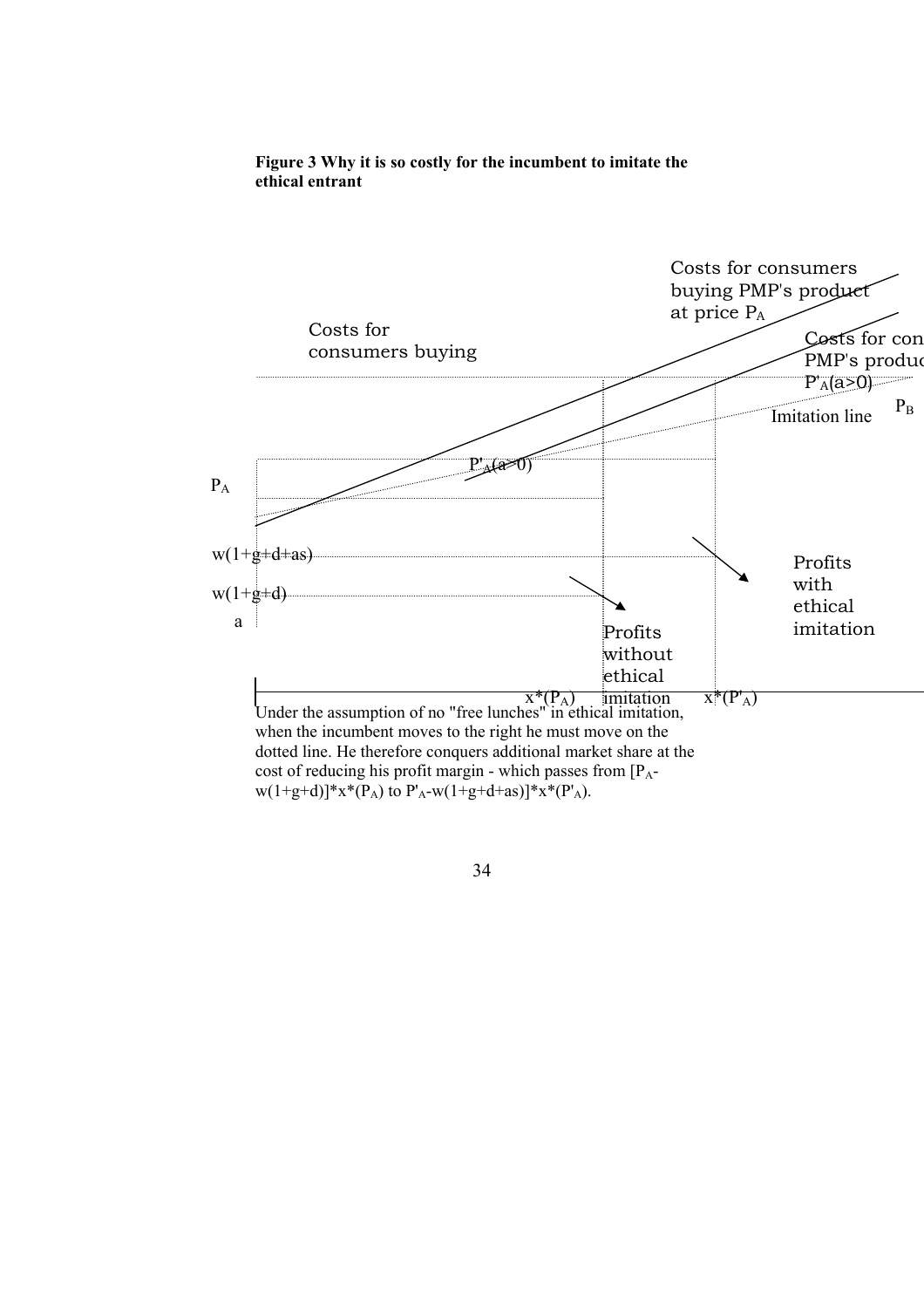

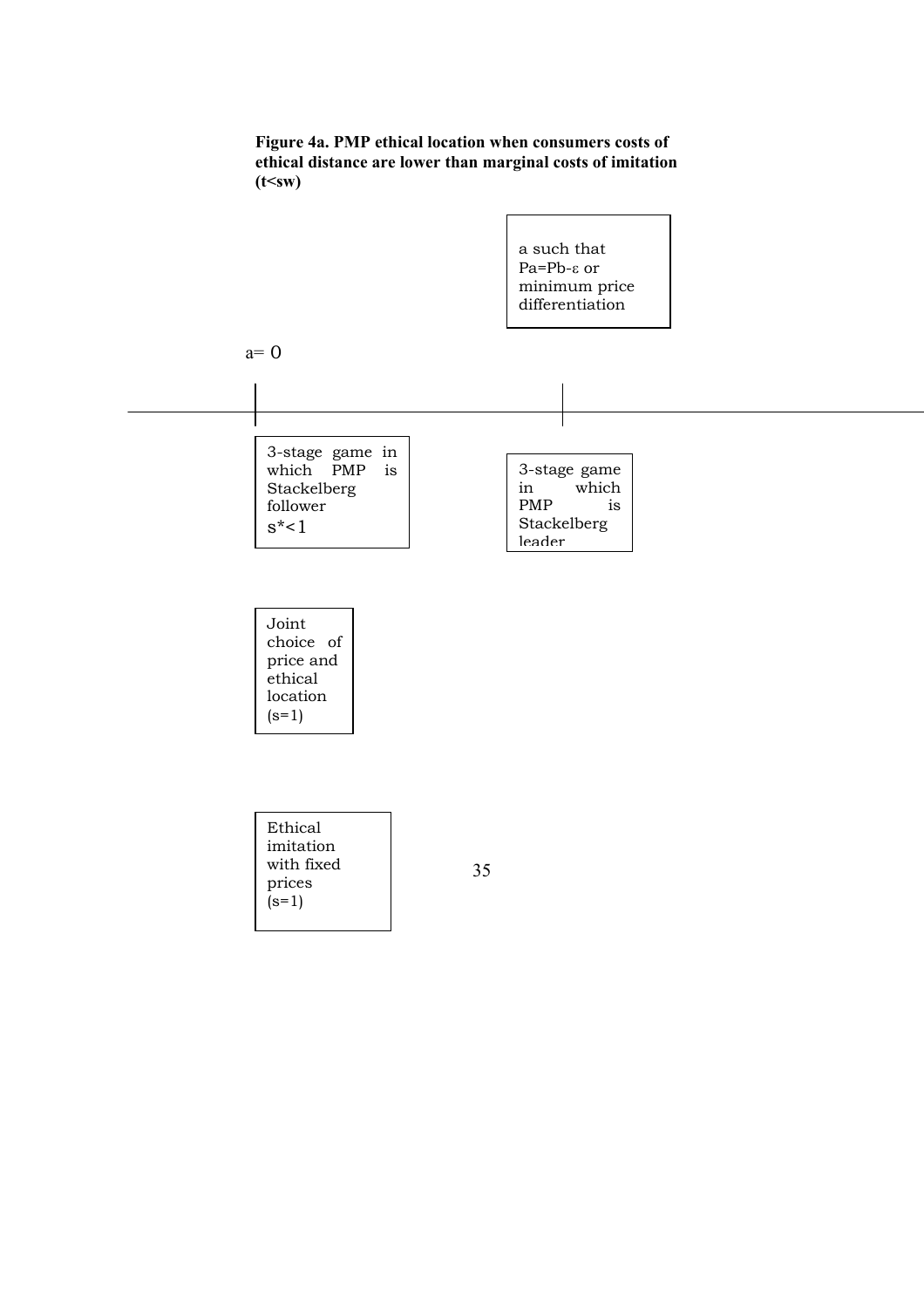The maximum ethical imitation is attainable when the PMP has the first move and may affect location of the FT. Notice that, when the FT is Stackelberg leader his optimal location (s) will be less ethical as he anticipates no imitation from the PMP and therefore reduce prices to avoid an excessive reduction of his market share.

## **Figure 4b. PMP ethical location when consumers costs of ethical distance are higher than marginal costs of imitation (t>sw)**